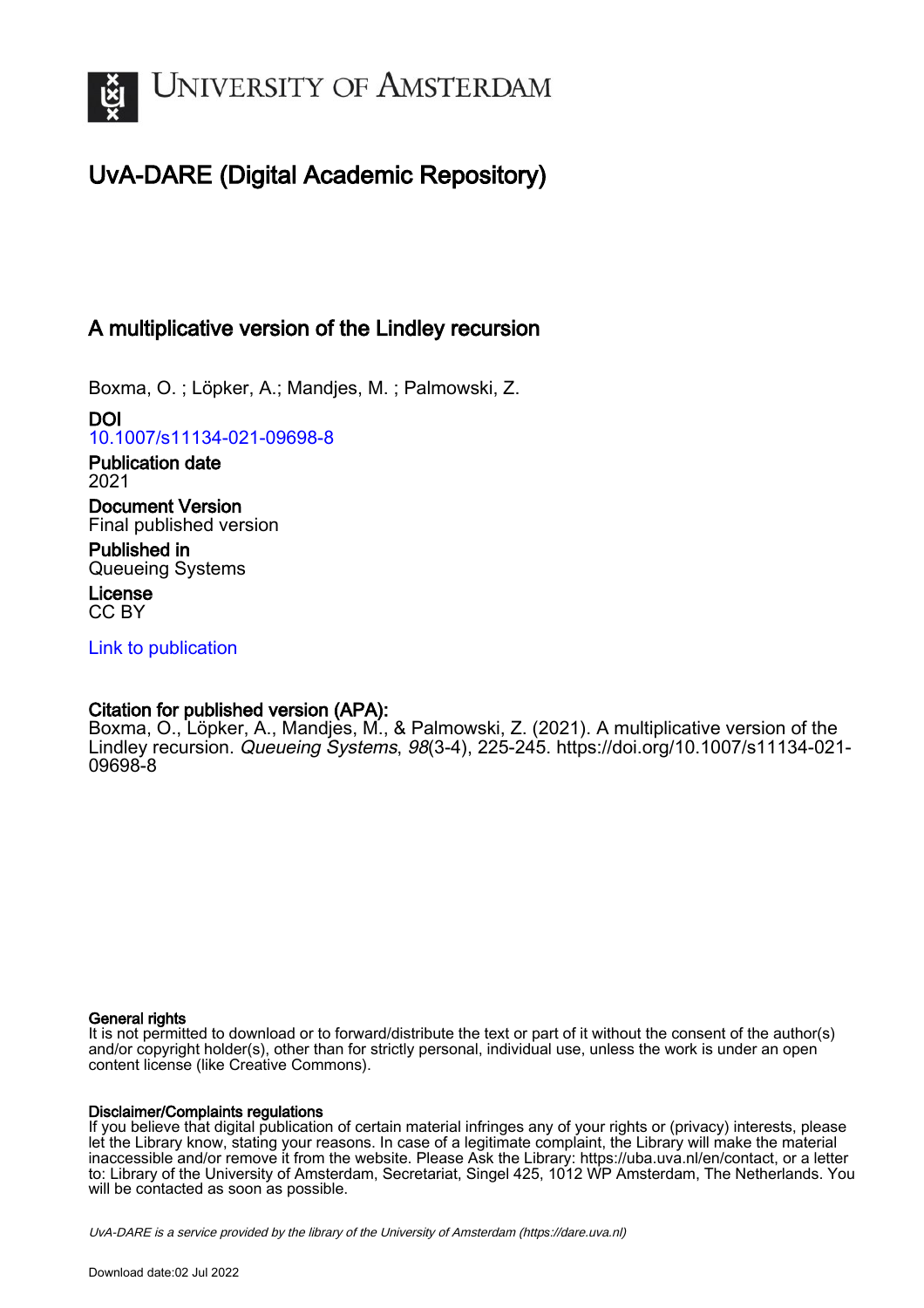# **A multiplicative version of the Lindley recursion**

**Onno Boxma1 · Andreas Löpker2 · Michel Mandjes<sup>3</sup> · Zbigniew Palmowski[4](http://orcid.org/0000-0001-9257-1115)**

Received: 3 March 2020 / Revised: 9 February 2021 / Accepted: 12 February 2021 / Published online: 13 March 2021 © The Author(s) 2021

### **Abstract**

This paper presents an analysis of the stochastic recursion  $W_{i+1} = [V_i W_i + Y_i]^+$  that can be interpreted as an autoregressive process of order 1, reflected at 0. We start our exposition by a discussion of the model's stability condition. Writing  $Y_i = B_i - A_i$ , for independent sequences of nonnegative i.i.d. random variables  $\{A_i\}_{i\in\mathbb{N}_0}$  and  $\{B_i\}_{i\in\mathbb{N}_0}$ , and assuming  ${V_i}_{i \in \mathbb{N}_0}$  is an i.i.d. sequence as well (independent of  ${A_i}_{i \in \mathbb{N}_0}$  and  ${B_i}_{i \in \mathbb{N}_0}$ , we then consider three special cases (i)  $V_i$  equals a positive value *a* with certain probability  $p \in (0, 1)$  and is negative otherwise, and both  $A_i$  and  $B_i$  have a rational LST, (ii)  $V_i$  attains negative values only and  $B_i$  has a rational LST, (iii)  $V_i$  is uniformly distributed on  $[0, 1]$ , and  $A_i$  is exponentially distributed. In all three cases, we derive transient and stationary results, where the transient results are in terms of the transform at a geometrically distributed epoch.

**Keywords** Lindley recursion · Autoregressive models · Wiener–Hopf boundary value problem · Laplace transform

 $\boxtimes$  Zbigniew Palmowski zbigniew.palmowski@pwr.edu.pl

> Onno Boxma o.j.boxma@tue.nl

Andreas Löpker lopker@htw-dresden.de

Michel Mandjes m.r.h.mandjes@uva.nl

- <sup>1</sup> Eurandom and the Department of Mathematics and Computer Science, Eindhoven University of Technology, P.O. Box 513, 5600 MB Eindhoven, The Netherlands
- <sup>2</sup> HTW Dresden, University of Applied Sciences, Friedrich-List-Platz 1, 01069 Dresden, Germany
- <sup>3</sup> Korteweg-de Vries Institute for Mathematics, University of Amsterdam, Science Park 904, 1098 XH Amsterdam, The Netherlands
- <sup>4</sup> Department of Applied Mathematics, Faculty of Pure and Applied Mathematics, Wrocław University of Science and Technology, Wyb. Wyspiańskiego 27, 50-370 Wrocław, Poland

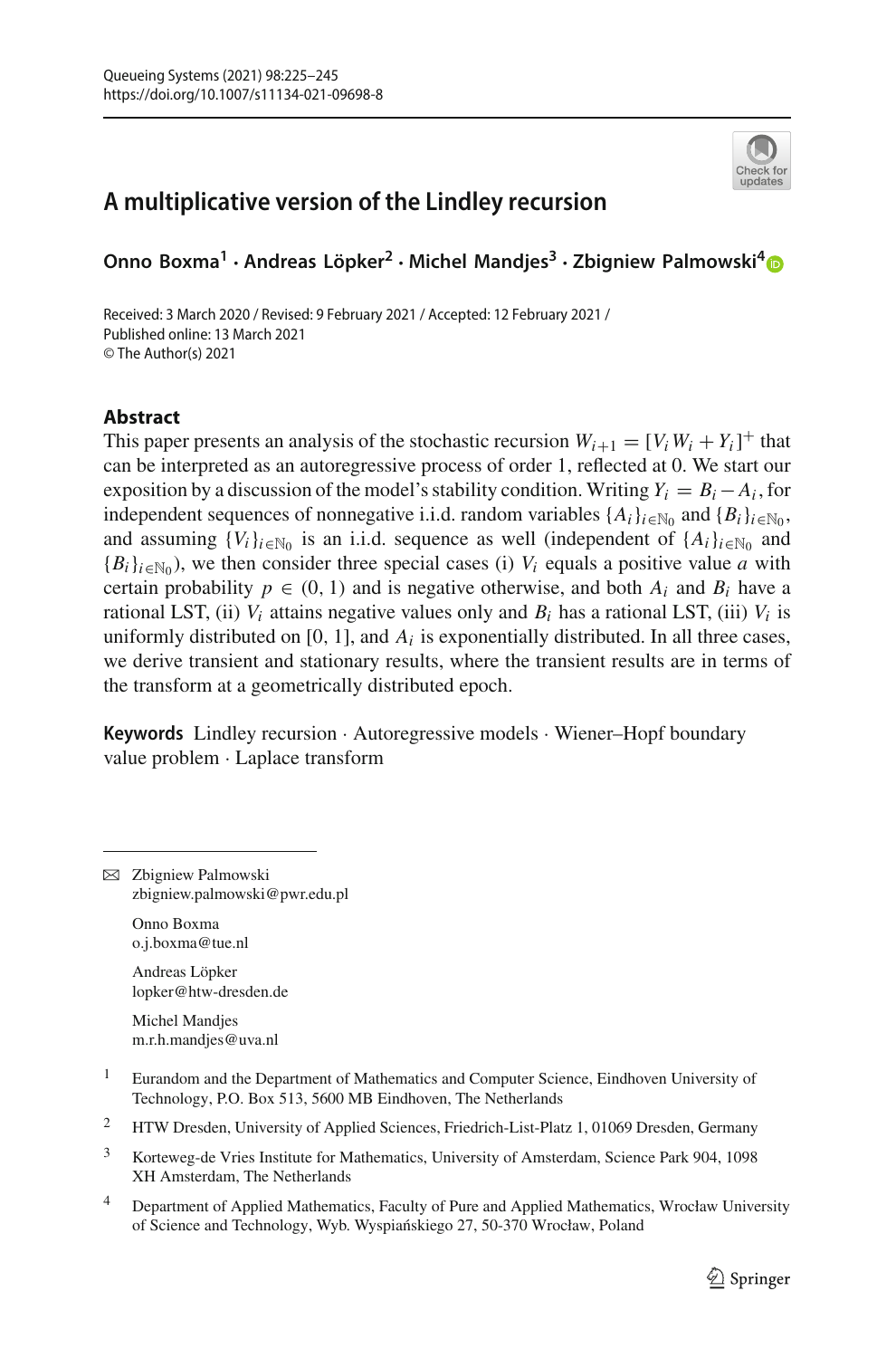#### **Mathematics Subject Classification** Primary: 60K25; Secondary: 90B22

#### **1 Introduction**

This paper focuses on the Lindley type stochastic recursion

<span id="page-2-1"></span>
$$
W_{i+1} = [V_i W_i + Y_i]^+, \quad i = 0, 1, ..., \tag{1}
$$

where  $[x]^+$  = max{*x*, 0} for  $x \in \mathbb{R}$ , and  $\{V_i\}_{i \in \mathbb{N}_0}$  and  $\{Y_i\}_{i \in \mathbb{N}_0}$  are independent sequences of i.i.d. (independent, identically distributed) random variables. The analysis of stochastic recursions has received much attention in the applied probability literature. This holds in particular for stochastic recursions of the autoregressive type, owing to their wide applicability across various scientific domains including biology, finance, and engineering [\[7](#page-21-0)[,9](#page-21-1)[,14](#page-21-2)].

An important subclass of first-order autoregressive models corresponds to the case in which the  ${V_i}_{i \in \mathbb{N}_0}$  are constant, i.e., a stochastic process defined through the recursion

<span id="page-2-0"></span>
$$
W_{i+1} = aW_i + Y_i, \quad i = 0, 1, ..., \tag{2}
$$

for a sequence of i.i.d. random variables  ${Y_i}_{i \in \mathbb{N}_0}$  and a scalar *a*, with  $W_0$  being given. When the quantities  $W_i$  cannot attain negative values, it becomes natural to study the truncated counterpart of [\(2\)](#page-2-0), i.e., the recursion

<span id="page-2-2"></span>
$$
W_{i+1} = [aW_i + Y_i]^+, \quad i = 0, 1, \dots
$$
 (3)

When  $a = 1$  we recover the classical Lindley recursion describing the waiting time in the  $G/G/1$  queue, with  $Y_i$  representing the difference between the  $i$ -th service time and the  $(i + 1)$ -st interarrival time. The case of  $a \in (0, 1)$  was studied in detail in [\[7](#page-21-0)], whereas the case  $a = -1$  is covered by [\[23\]](#page-21-3). It should be observed that, while from the analysis it is clear that  $a$  is assumed to be positive in [\[7](#page-21-0)], the introduction of that paper incorrectly states that  $|a| < 1$ .

By studying [\(1\)](#page-2-1), we significantly extend the analysis of the Lindley recursion as well as the analysis of the stochastic recursion [\(3\)](#page-2-2). Our results focus on three different choices of  ${V_i}$ . In Model I, the  $V_i$  are either negative or equal to the positive constant *a*. Here, we demand that both the positive and the negative parts of the  $Y_i$  have a rational Laplace–Stieltjes transform (in the sequel abbreviated to LST). In Model II, the  $V_i$  are negative random variables. A detailed analysis is shown to be possible as long as the positive part of the  $Y_i$  has a rational LST. While Model I to a large extent contains Model II, we prefer to give a separate analysis of both models, to make the reader familiar with the specific mathematical intricacies due to  $V_i$  being negative (Model II) and *Vi* being a positive constant (the model in [\[7](#page-21-0)]). Moreover, the extra assumption that the negative part of the *Yi* has a rational LST plays an important part in the analysis of Model I, precluding the possibility to simply obtain the results for Model II from those for Model I. Finally, in Model III, the *Vi* are uniformly distributed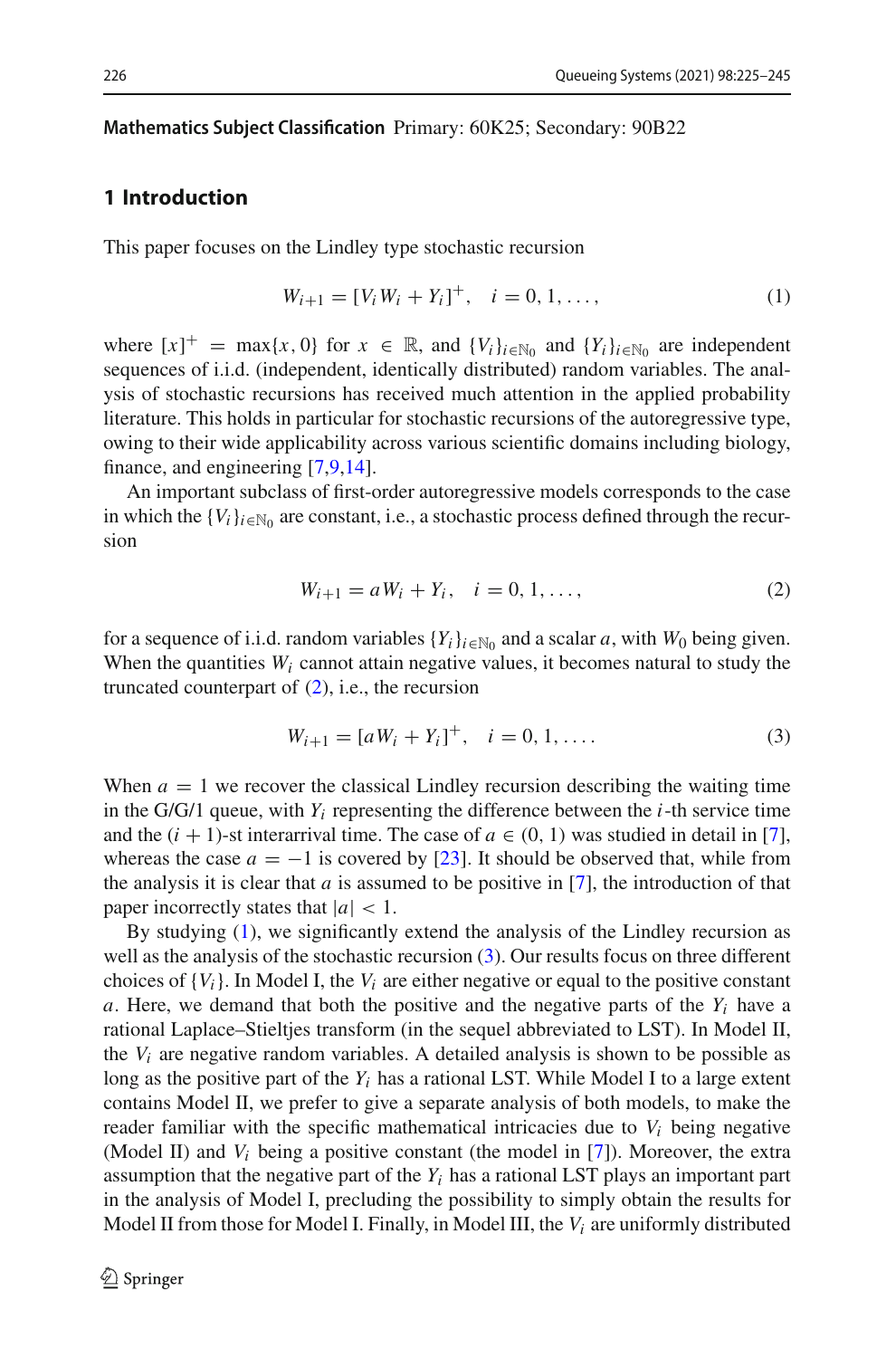on  $[0, 1]$ , and the negative part of the  $Y_i$  is exponentially distributed; this case requires an entirely different approach.

The rationality assumptions are natural in the light of the existing theory that has been developed for the G/G/1 queue. While in principle the waiting-time distribution in the general G/G/1 queue can be obtained via a Wiener–Hopf decomposition (cf. [\[11](#page-21-4), Chapter II.5]), the solution is a rather implicit one, unless one makes rationality assumptions on either the interarrival or the service-time LST. In addition, it can be argued that the distribution of any nonnegative random variable can be approximated arbitrarily closely by the distribution of a random variable with a rational LST [\[1](#page-20-0), Ch. III], so that a restriction to random variables with rational LST leads to just a minor loss of generality.

Notable studies of stochastic recursions are [\[4](#page-20-1)[,13](#page-21-5)[,16](#page-21-6)]; see in addition [\[3\]](#page-20-2). For the non-reflected case, stochastic recursions of the form  $W_{i+1} = V_i W_i + Y_i$  have been studied frequently, partly under the name 'Vervaat perpetuity'; we mention [\[9](#page-21-1)[,12](#page-21-7)[,14,](#page-21-2) [17](#page-21-8)[,19](#page-21-9)[,22\]](#page-21-10). For the reflected case, [\[8](#page-21-11)] considers another generalization of the Lindley recursion, by replacing  $V_i W_i$  in [\(1\)](#page-2-1) by  $S(W_i)$ , where  $\{S(t)\}_{t\geq 0}$  is a Lévy subordinator. A model that is similar to the present model has been discussed in [\[24](#page-21-12)]. It is noted, though, that [\[24\]](#page-21-12) primarily focuses on stability questions, limit theorems and questions related to queuing applications, whereas our primary focus lies on the derivation of results for the transient and stationary distribution of the process under investigation. Also related is the model in [\[6\]](#page-20-3); there [\(1\)](#page-2-1) is considered with  $\mathbb{P}(V_i = 1) = p$ ,  $\mathbb{P}(V_i = -1) = 1 - p$ .

The main contributions of the present paper are the following: For Models I and II, we state and solve a Wiener–Hopf boundary value problem, which allows us to study the transient behavior of the  ${W_i}_{i \in \mathbb{N}_0}$  process. In particular, we obtain an expression for the object

$$
\sum_{i=0}^{\infty} r^i \mathbb{E}(\mathrm{e}^{-sW_i}),
$$

which can be interpreted as the generating function of the LST of the  $W_i$ , but also (up to the multiplicative constant  $1 - r$ ) as the LST after a geometrically distributed time. The transient behavior of the  ${W_i}_{i \in \mathbb{N}_0}$  process is also obtained for Model III, using a different argument. The stability condition of each of the three models is discussed, and the steady-state distribution of the  ${W<sub>i</sub>}<sub>i\in\mathbb{N}<sub>0</sub>}</sub>$  process is also determined.

The remainder of the paper is organized as follows: Section [2](#page-3-0) presents the description of the three models and some preliminaries. Sections [3,](#page-6-0) [4](#page-10-0) and [5](#page-14-0) are devoted to the transient and steady-state analysis of, respectively, Models I, II, and III. Section [6](#page-20-4) contains a discussion and provides suggestions for further research.

#### <span id="page-3-0"></span>**2 Model description and preliminaries**

The main object of study is the stochastic recursion

<span id="page-3-1"></span>
$$
W_{i+1} = [V_i W_i + Y_i]^+, \quad i = 0, 1, ..., \tag{4}
$$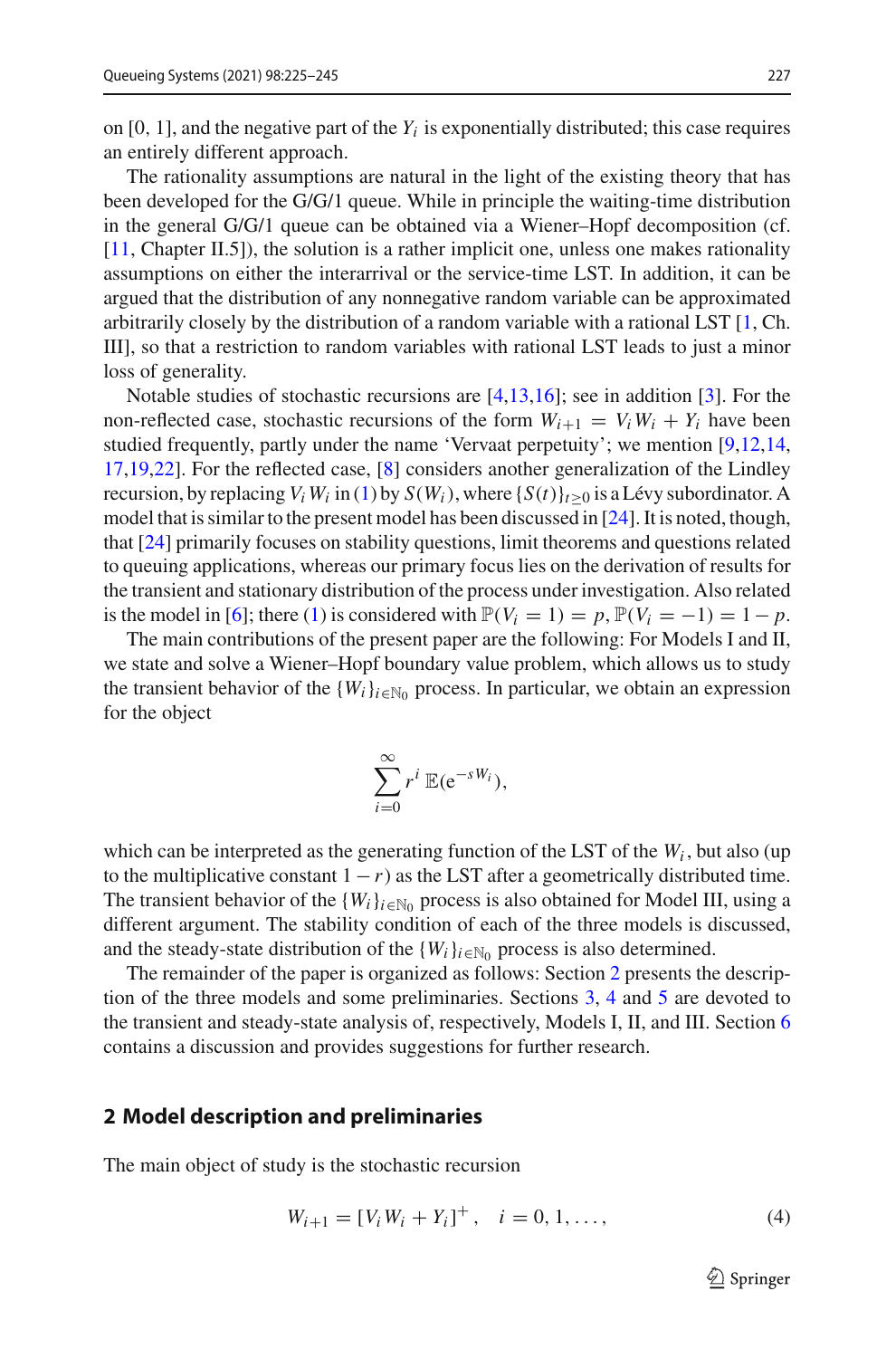where  $\{V_i\}_{i\in\mathbb{N}_0}$  and  $\{Y_i\}_{i\in\mathbb{N}_0}$  are sequences of i.i.d. random variables, which are in addition independent of each other. The initial state of the process is assumed to be  $W_0 = w \in \mathbb{R}^+$ . We write *V* and *Y* for generic random variables distributed as  $V_0$  and *Y*<sup>0</sup> respectively.

In this paper, we discuss the following three variants of the model:

*ModelI*: 
$$
\mathbb{P}(V = a) = p
$$
,  $\mathbb{P}(V < 0) = 1 - p$ ,  $a > 0$ ,  $p \in (0, 1)$ ;  
*ModelII*:  $\mathbb{P}(V < 0) = 1$ ;  
*ModelIII*:  $\mathbb{P}(V < x) = x$ ,  $0 \le x \le 1$ .

In each of the cases, we will assume that the  $Y_i$  are decomposed as  $B_i - A_i$ , with sequences  $\{A_i\}_{i\in\mathbb{N}_0}$  and  $\{B_i\}_{i\in\mathbb{N}_0}$  of i.i.d. *nonnegative* random variables. In addition, depending on the chosen model, the random variables  $A_i$  and/or  $B_i$  are assumed to have a rational LST.

<span id="page-4-1"></span>We start with investigating the stationary behavior of  ${W_i}_{i \in \mathbb{N}_0}$ . We always assume that both  $\mathbb{E}|V|$  and  $\mathbb{E}|Y|$  are finite. The first result was given in [\[24](#page-21-12)] and covers most cases of interest.

**Theorem 1** [\[24\]](#page-21-12) *If one of the following conditions holds, then Wi tends weakly to a proper limit W as i*  $\rightarrow \infty$ *:* 

(C1)  $\mathbb{P}(V < 0) > 0$  and  $\mathbb{P}(Y \le 0) > 0$ , (C2)  $V \ge 0$  *a.s.* and  $\mathbb{P}(V = 0) > 0$ , (C3)  $V > 0$  *a.s.* and  $\mathbb{E}(\log |V|) < 0$ .

*Moreover,*  $W_i$  *converges weakly to a possibly improper limit W as i*  $\rightarrow \infty$  *if V* > 0 *a.s.,*  $\mathbb{E}(\log |V|) = 0$ *, and*  $W_0 = 0$ *. If additionally*  $V = 1$  *a.s. then W is proper for*  $\mathbb{E}(Y) < 0$  *and improper for*  $\mathbb{E}(Y) > 0$ *.* 

It follows straightforwardly from the regenerative structure of  $W_i$ , and the proof of the above theorem in [\[24\]](#page-21-12), that in cases (C1) and (C2) the limit *W* is unique. Obviously, under the conditions of the theorem, the limiting random variable *W* fulfils the associated distributional identity  $W = d[VW + Y]^+$ . Regarding the above condition (C3), we add the following observation.

<span id="page-4-0"></span>**Theorem 2** *In order to have convergence of W<sub>i</sub> to a proper unique limit W as*  $i \rightarrow \infty$ *, it is sufficient to have*  $\mathbb{E}(\log |V|) < 0$ , which in turn is implied by  $\mathbb{E}|V| < 1$ .

*Proof* Recursion [\(4\)](#page-3-1) can be written as a random iteration  $W_{i+1} = f_{\theta_i}(W_i)$  with  $f_{\theta_i}(x) = [xV_i + Y_i]^+, \theta_i = (V_i, Y_i)$ . This means that  $f_{\theta}(\cdot)$  enjoys the Lipschitz property

$$
|f_{\theta}(x) - f_{\theta}(y)| \le K_{\theta}|x - y|,
$$

with random Lipschitz constant  $K_{\theta} = |V|$ . As a result, [\[13](#page-21-5), Thm. 1.1] is applicable. By Jensen's inequality,  $\mathbb{E} \log |V| \leq \log \mathbb{E}|V|$  and so  $\mathbb{E}|V| < 1$  implies the condition  $\mathbb{E}(\log |V|) < 0.$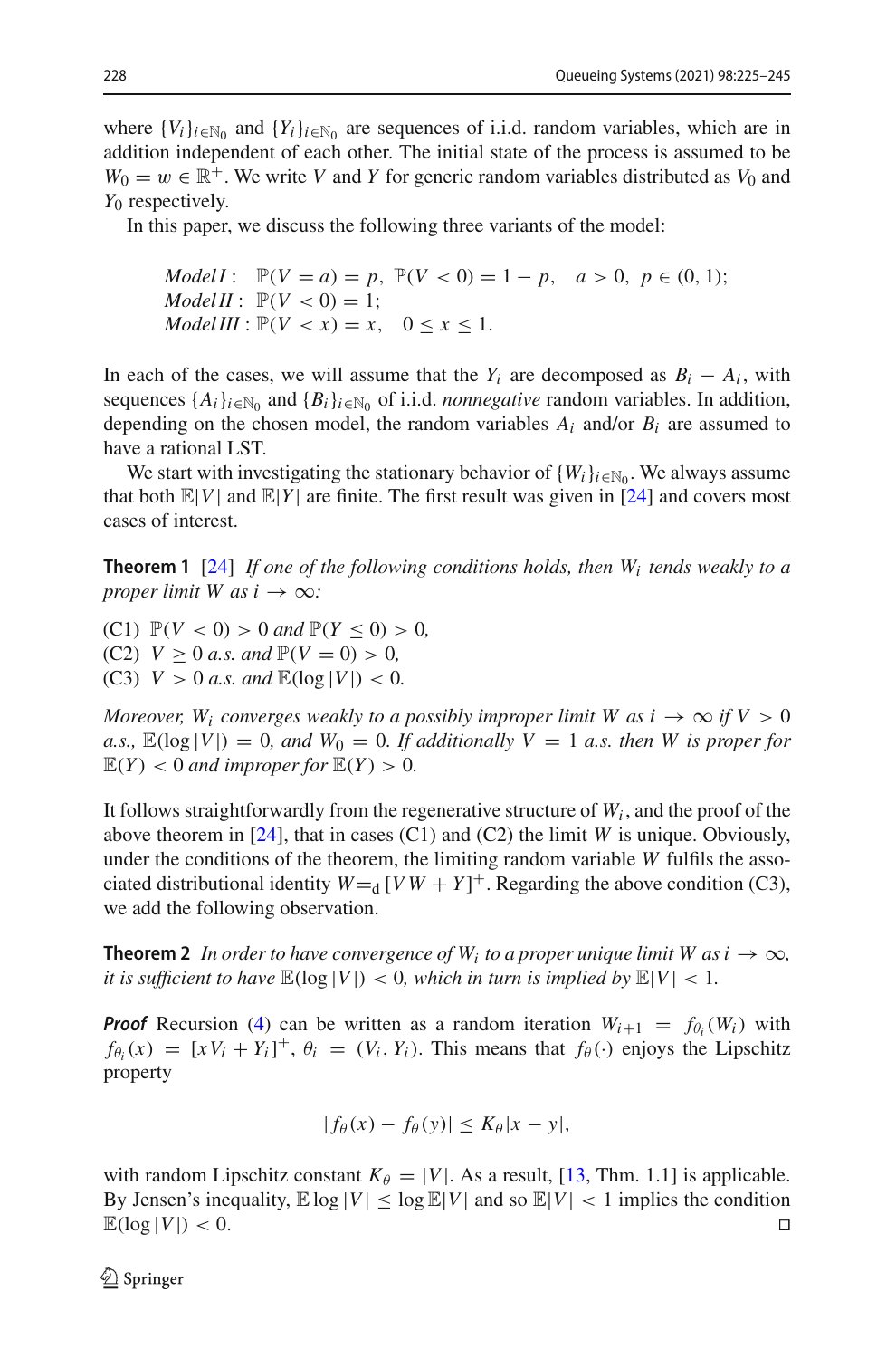The case where  $\mathbb{P}(V < 0) > 0$  and  $Y \ge 0$  a.s., which was omitted in [\[24](#page-21-12)], is more involved due to the fact that the process might not be aperiodic, even if *Y* is not deterministic. As an example suppose that the distribution of *Y* is supported on [1, 2] and that *V* ≤ −2 a.s. If  $W_0 = 0$ , then  $W_1 \n∈ [1, 2]$ ,  $W_2 = 0$ ,  $W_3 \n∈ [1, 2]$ , entailing that the process alternates between the set  $\{0\}$  and a value in [1, 2]. On the other hand, if  $W_0 > 2$ , then  $W_1 = 0$ ,  $W_2 \in [1, 2]$  and so on. As a consequence, there is no convergence  $W_i \Rightarrow W$  as  $i \to \infty$ . However, regarding the existence of a stationary distribution, we can show the following.

**Theorem 3** If  $\mathbb{P}(V \le 0) > 0$  and  $Y \ge 0$  a.s., then there is convergence of  $W_i$  to a *stationary random variable W as i*  $\rightarrow \infty$ *.* 

**Proof** We define a majorizing process by  $M_0 := W_0$  and  $M_{i+1} := [V_i]^+ M_i + Y_i$ . Then,  $W_i \leq M_i$ ,  $i = 0, 1, 2, ...$  and for  $\{M_i\}_{i \in \mathbb{N}_0}$  we have  $\mathbb{E}(\log |[V]^+|) = -\infty < 0$ since  $\mathbb{P}([V]^+ = 0) > 0$ . So by Theorem [2](#page-4-0) it follows that  $M_i \Rightarrow M$  as  $i \to \infty$  for some limiting random variable *M*. Hence,  $\{M_i\}_{i\in\mathbb{N}_0}$  is tight, and then, the sequence  ${W_i}_{i \in \mathbb{N}_0}$  is tight as well. Thus, [\[15](#page-21-13), Thm. 4] guarantees the existence of a stationary distribution for  ${W_i}_{i \in \mathbb{N}_0}$ distribution, for  $\{W_i\}_{i\in\mathbb{N}_0}$ .

We end this section with a lemma that forms the starting-point of the analysis of all three models. For this, we need to introduce some additional notation. For a given nonnegative random variable *X*, we write  $\Phi_X(s) = \mathbb{E}e^{-sX}$  for its LST, defined at least for Re  $s \geq 0$ . We say that  $\Phi_X \in \mathbb{Q}[s_1, s_2, \ldots, s_n]$  if X has a rational LST with poles at  $s_1, s_2, \ldots, s_n$ , i.e., if  $\Phi_X(s)$  is of the form

<span id="page-5-0"></span>
$$
\Phi_X(s) = \frac{N_X(s)}{D_X(s)},\tag{5}
$$

where  $D_X(s) = \prod_{i=1}^n (s - s_i)$  and  $N_X(s)$  is a polynomial of degree at most  $n-1$  not sharing zeros with  $D_X(s)$ . Note that this implies that  $\mathbb{P}(X = 0) = \lim_{s \to \infty} \Phi_X(s) =$ 0. With this notation we then have, for example,  $\Phi_Y(s) = \Phi_B(s) \Phi_A(-s)$ . We also write  $D_Y(s) = D_B(s) D_A(-s)$  and  $N_Y(s) = N_B(s) N_A(-s)$  if *A* and *B* have rational LSTs of the form  $(5)$ .

For a sequence  $\{X_i\}_{i\in\mathbb{N}_0}$  of random variables, we introduce the generating function, for  $r \in (0, 1)$ :

$$
U_X(r,s) = \sum_{i=0}^{\infty} r^i \Phi_{X_i}(s).
$$

Note that since  $\Phi_{VX}(s) = \int \Phi_X(\gamma s) \mathbb{P}(V \in dy)$ , we have

$$
U_{VX}(r,s) = \int U_X(r, ys) \mathbb{P}(V \in dy).
$$
 (6)

The following lemma plays a key role in our analysis. Define  $W_i^* := [V_i W_i + Y_i]^{-}$ , where  $[x]^- := \min\{x, 0\}.$ 

<span id="page-5-1"></span> $\mathcal{D}$  Springer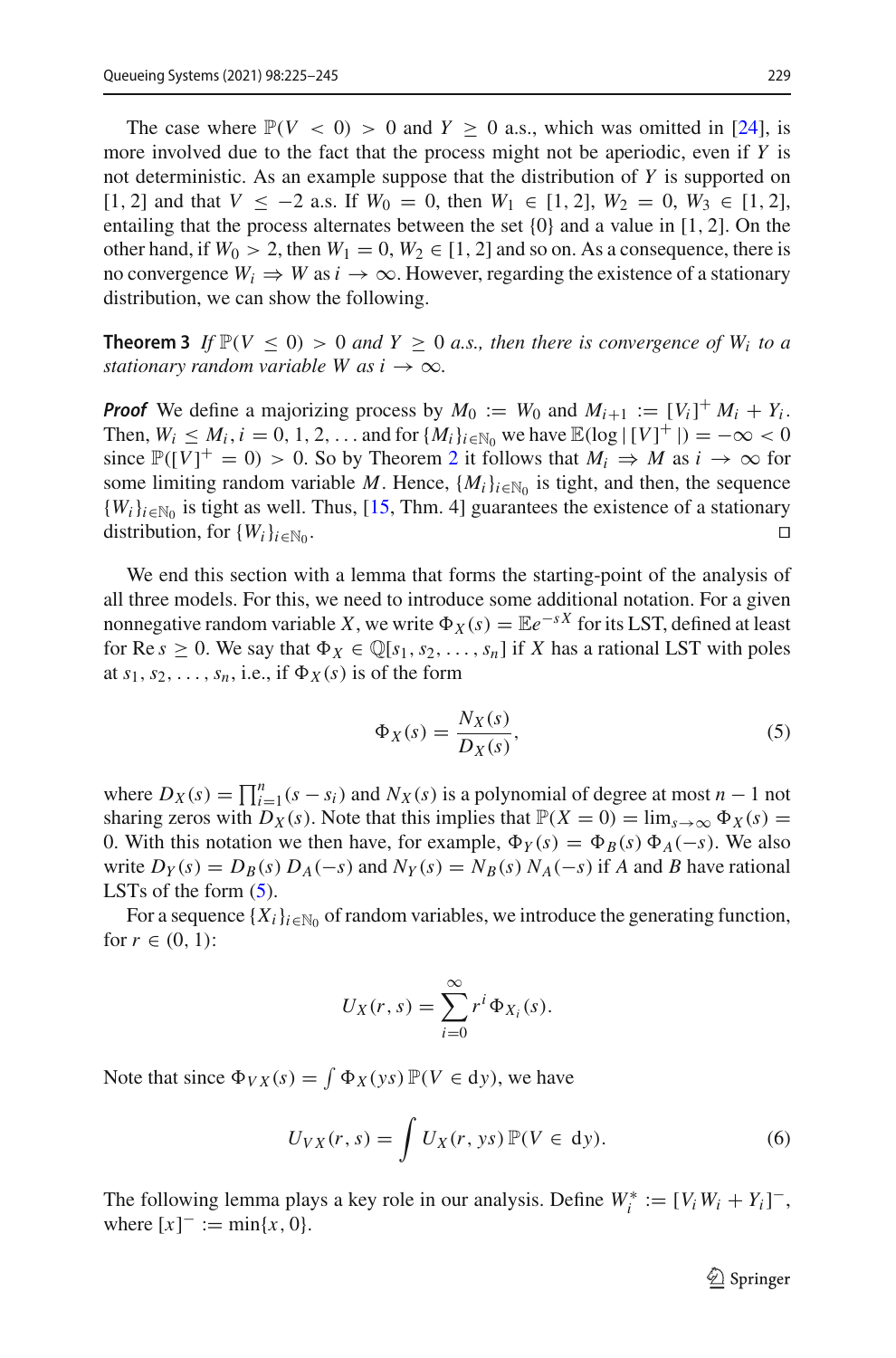**Lemma 4**  $U_W(r, s)$  *and*  $U_{W^*}(r, s)$  *are, for*  $r \in (0, 1)$  *and* Re  $s = 0$ *, related via* 

$$
U_W(r,s) = e^{-sw} + r \left( \Phi_Y(s) U_{VW}(r,s) + \frac{1}{1-r} - U_{W^*}(r,s) \right). \tag{7}
$$

*Proof* First observe that the basic identity  $\exp((x)^{+}) = \exp(x) + 1 - \exp((x)^{-})$ applies. It thus follows from [\(4\)](#page-3-1) that

<span id="page-6-2"></span>
$$
\Phi_{W_{i+1}}(s) = \Phi_{V_i W_i + Y_i}(s) + 1 - \Phi_{W_i^*}(s), \quad i = 0, 1, .... \tag{8}
$$

Multiplying both sides of [\(8\)](#page-6-1) by  $r^{i+1}$  and summing yields the identity [\(7\)](#page-6-2).

#### <span id="page-6-0"></span>**3 Model I: the mixed case**

In this section, we consider the following model: We start from the recursion [\(4\)](#page-3-1), and we assume that  $V = a$  for  $a > 0$  with probability  $p$  and  $V < 0$  with probability  $1 - p$ . Let

<span id="page-6-1"></span>
$$
V^- = (V \mid V < 0).
$$

We assume that both *A* and *B* have a rational LST. Summarizing, we impose the conditions

(A)  $\mathbb{P}(V = a) = p$ ,  $\mathbb{P}(V < 0) = 1 - p$ ,  $a > 0$ ,  $p \in (0, 1)$ , (B)  $\Phi_B \in \mathbb{Q}[s_1,\ldots,s_\ell]$  with Re  $s_j < 0$  for  $j = 1,\ldots,\ell$ , (C)  $\Phi_A \in \mathbb{Q}[t_1, ..., t_m]$  with Re  $t_i < 0$  for  $i = 1, ..., m$ .

**Theorem 5** *Suppose that the conditions* (A), (B), and (C) *hold. Then, for*  $r \in (0, 1)$ *,* 

1. if 
$$
a = 1
$$
 then

$$
U_W(r,s) = \frac{D_Y(s) e^{-sw} + \sum_{k=0}^{m+\ell} a_k(r) s^k}{D_Y(s) - r p N_Y(s)};
$$
\n(9)

*where*

<span id="page-6-4"></span><span id="page-6-3"></span>
$$
a_0(r) = \frac{r}{1-r}(1-p)(-1)^{\ell+m} \prod_{j=1}^{\ell} s_j \prod_{i=1}^m t_i,
$$
 (10)

*while the remaining constants*  $a_1(r), \ldots, a_{m+\ell}(r)$  *can be determined from the linear systems* [\(16\)](#page-8-0) *and* [\(18\)](#page-8-1) *that will be given below.*

2. *if*  $a \neq 1$  *then* 

$$
U_W(r,s) = \sum_{h=0}^{\infty} \left( e^{-a^h s w} + \frac{\sum_{k=0}^{m+\ell} a_k(r) (a^h s)^k}{D_Y(a^h s)} \right) (rp)^h \prod_{j=0}^{h-1} \Phi_Y(a^j s), \quad (11)
$$

 $\textcircled{2}$  Springer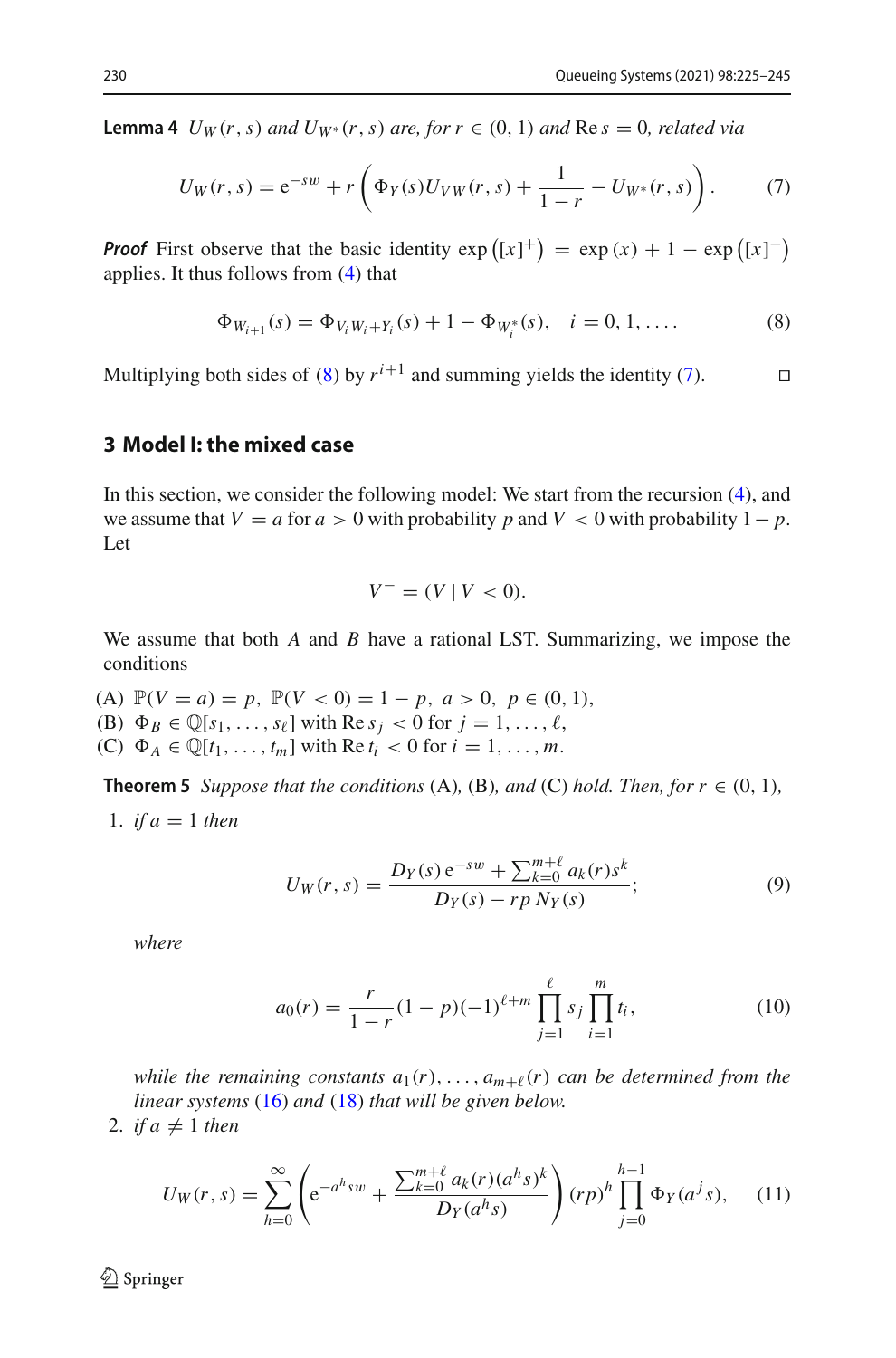*where*  $a_0(r)$  *is as in* [\(10\)](#page-6-3) *and the remaining constants*  $a_1(r), \ldots, a_{m+\ell}(r)$  *can be determined from the linear systems* [\(26\)](#page-9-0) *and* [\(27\)](#page-10-1) *that will be given below.*

#### *Proof* In this situation

<span id="page-7-0"></span>
$$
U_{VW}(r,s) = p U_W(r, as) + (1 - p) \int_{-\infty}^{0} U_W(r, sy) \, \mathbb{P}(V^- \in dy). \tag{12}
$$

Then [\(7\)](#page-6-2) becomes, after multiplication by  $D_Y(s)$ ,

$$
D_Y(s)\big(U_W(r,s) - e^{-sw}\big) - r p N_Y(s) U_W(r, as)
$$
  
=  $r(1-p) N_Y(s) \int_{-\infty}^0 U_W(r, sy) \mathbb{P}(V^- \in dy) + r D_Y(s) \left(\frac{1}{1-r} - U_{W^*}(r, s)\right).$  (13)

Now the following are true:

- (i) the left-hand side of [\(13\)](#page-7-0) is analytic in Re  $s > 0$  and continuous in Re  $s > 0$ ,
- (ii) the right-hand side of [\(13\)](#page-7-0) is analytic in Re  $s < 0$  and continuous in Re  $s \le 0$ ,
- (iii) for large *s*, both sides are  $O(s^{m+\ell})$  in their respective half-planes.

Both sides are well defined at the boundary Re *s* = 0. Determination of the unknown functions  $U_W(r, s)$  and  $U_{W^*}(r, s)$  from [\(13\)](#page-7-0) and conditions (i), (ii), and (iii) is a Wiener–Hopf boundary value problem of a type that has been extensively studied in queueing theory before, cf. the expository paper [\[10](#page-21-14)]. By introducing a function  $G(r, s)$  that is equal to the left-hand side of [\(13\)](#page-7-0) for Re  $s \ge 0$  and to the right-hand side of [\(13\)](#page-7-0) for Re  $s \le 0$ , we have a function that is analytic in the whole *s*-plane, and that for large *s* is  $O(s^{m+\ell})$ . Liouville's theorem [\[21](#page-21-15), p. 85] now states that both sides of [\(13\)](#page-7-0), in their respective half-planes, are equal to the same  $(m + \ell)$ -th degree polynomial in *s*. In other words, for  $\text{Re } s \geq 0$ ,

$$
D_Y(s)\big(U_W(r,s) - e^{-sw}\big) - r p N_Y(s) U_W(r,as) = \sum_{k=0}^{m+\ell} a_k(r) s^k, \qquad (14)
$$

and, for  $\text{Re } s \leq 0$ ,

$$
r(1-p) N_Y(s) \int_{-\infty}^0 U_W(r, sy) \mathbb{P}(V^- \in dy) + r D_Y(s) \left( \frac{1}{1-r} - U_{W^*}(r, s) \right)
$$
  
= 
$$
\sum_{k=0}^{m+\ell} a_k(r) s^k.
$$
 (15)

Taking  $s = 0$  in either [\(14\)](#page-7-1) or [\(15\)](#page-7-2) yields, after a straightforward calculation, the expression for  $a_0(r)$  in [\(10\)](#page-6-3). Next we set  $s = s_j$ ,  $j = 1, \ldots, \ell$ , in [\(15\)](#page-7-2). Since  $D_B(s_j)$ 

<span id="page-7-2"></span><span id="page-7-1"></span> $\mathcal{D}$  Springer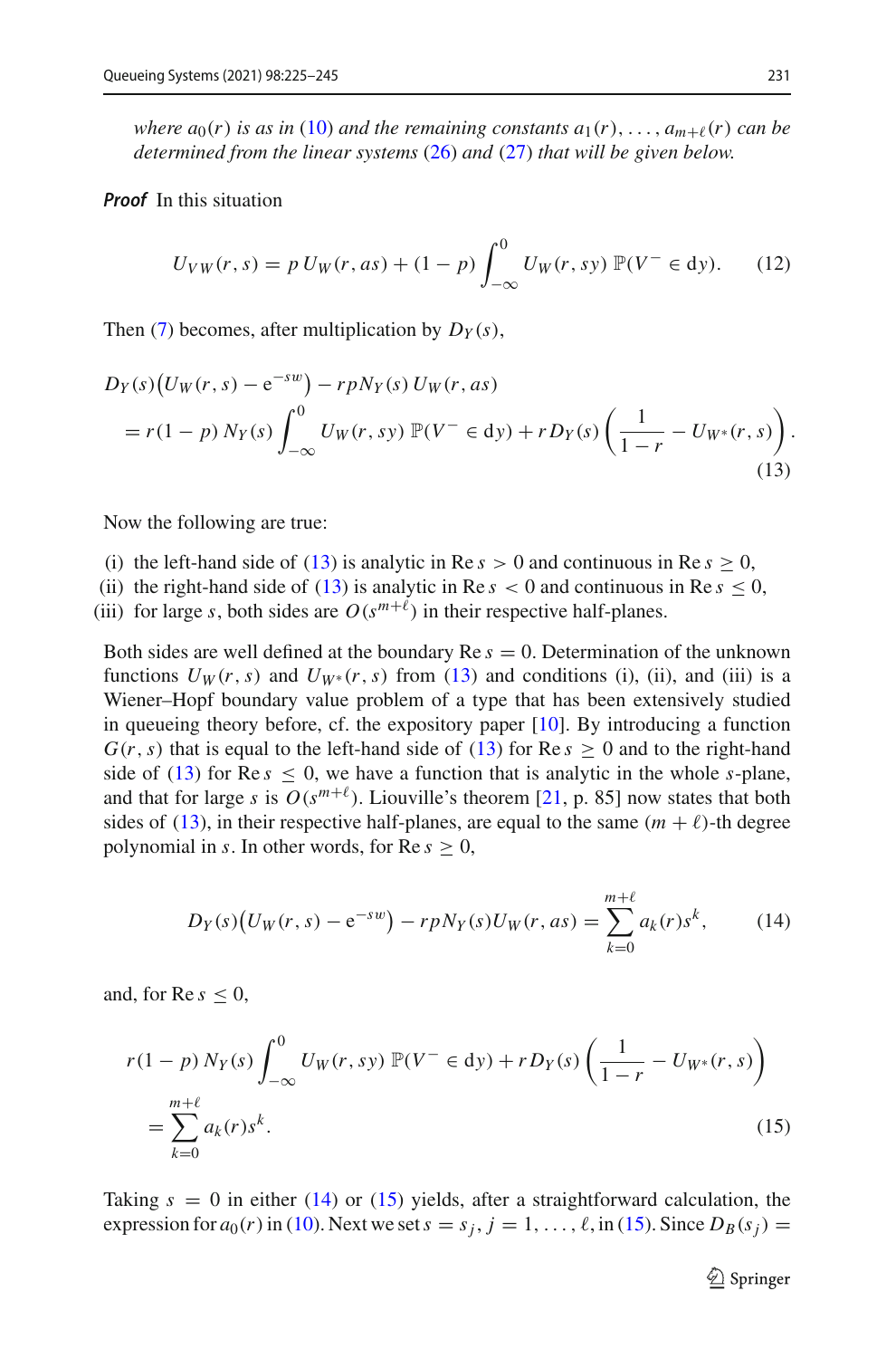0 it follows that

$$
r(1-p)N_Y(s_j)\int_{-\infty}^0 U_W(r,s_jy)\,\mathbb{P}(V^-\in\mathrm{d}y)=\sum_{k=0}^{m+\ell}a_k(r)s_j^k,\quad j=1,\ldots,\ell.
$$
\n(16)

We thus have obtained  $\ell$  linear equations in the remaining  $m + \ell$  unknown  $a_k(r)$ ; however, they are expressed in the yet unknown function  $U_W(r, \cdot)$ .

We turn to [\(14\)](#page-7-1), which provides a relation between  $U_W(r, s)$  and  $U_W(r, as)$ . As it turns out, we have to distinguish between the two cases  $a = 1$  and  $a \neq 1$ :

 $\circ$  *Case i:* For  $a = 1$ , after division by the denominators, Relation [\(14\)](#page-7-1) can be rewritten as

<span id="page-8-2"></span><span id="page-8-0"></span>
$$
U_W(r,s)\big(1-rp\Phi_Y(s)\big) = e^{-sw} + \frac{\sum_{k=0}^{m+\ell} a_k(r)s^k}{D_Y(s)}.
$$
 (17)

Cohen  $[11]$  $[11]$ , in his study of the  $K_m/G/1$  queue, proves that the term between brackets in the left-hand side of [\(17\)](#page-8-2) has *m* zeroes  $\delta_1(r), \ldots, \delta_m(r)$  in the right half plane  $\text{Re } s > 0$ . The analyticity of  $U_W(r, s)$  for  $\text{Re } s \ge 0$  now implies that the righthand side of [\(17\)](#page-8-2) must be zero for all these *m* zeroes. This results in the *m* linear equations

<span id="page-8-1"></span>
$$
\sum_{k=0}^{m+\ell} \delta_i^k(r) a_k(r) = -e^{-\delta_i(r)w} D_Y(\delta_i(r)), \quad i = 1, \dots, m.
$$
 (18)

Formula [\(16\)](#page-8-0) contains  $\ell$  more equations in the  $a_k(r)$ . Relying on [\(17\)](#page-8-2), we can rewrite it into

$$
r(1-p)N_Y(s_j)\int_{-\infty}^0\frac{e^{-s_jyw}+\sum_{k=0}^{m+\ell}a_k(r)\frac{(s_jy)^k}{D_Y(s_jy)}}{1-rp\Phi_Y(s_jy)}\mathbb{P}(V^-\in dy)=\sum_{k=0}^{m+\ell}a_k(r)s_j^k,
$$
\n(19)

for  $j = 1, \ldots, \ell$ . From this, we obtain

$$
\sum_{k=0}^{m+\ell} c_k(r, s_j) a_k(r) = \int_{-\infty}^0 \frac{e^{-s_j y w}}{1 - r p \Phi_Y(s_j y)} \mathbb{P}(V^- \in dy), \quad j = 1, 2, ..., \ell,
$$
\n(20)

where, for  $j = 1, \ldots, \ell$ ,

$$
c_k(r, s_j) = \frac{s_j^k}{r(1-p) N_Y(s_j)} - \int_{-\infty}^0 \frac{(s_j y)^k}{D_Y(s_j y) - rp N_Y(s_j y)} \, \mathbb{P}(V^- \in dy).
$$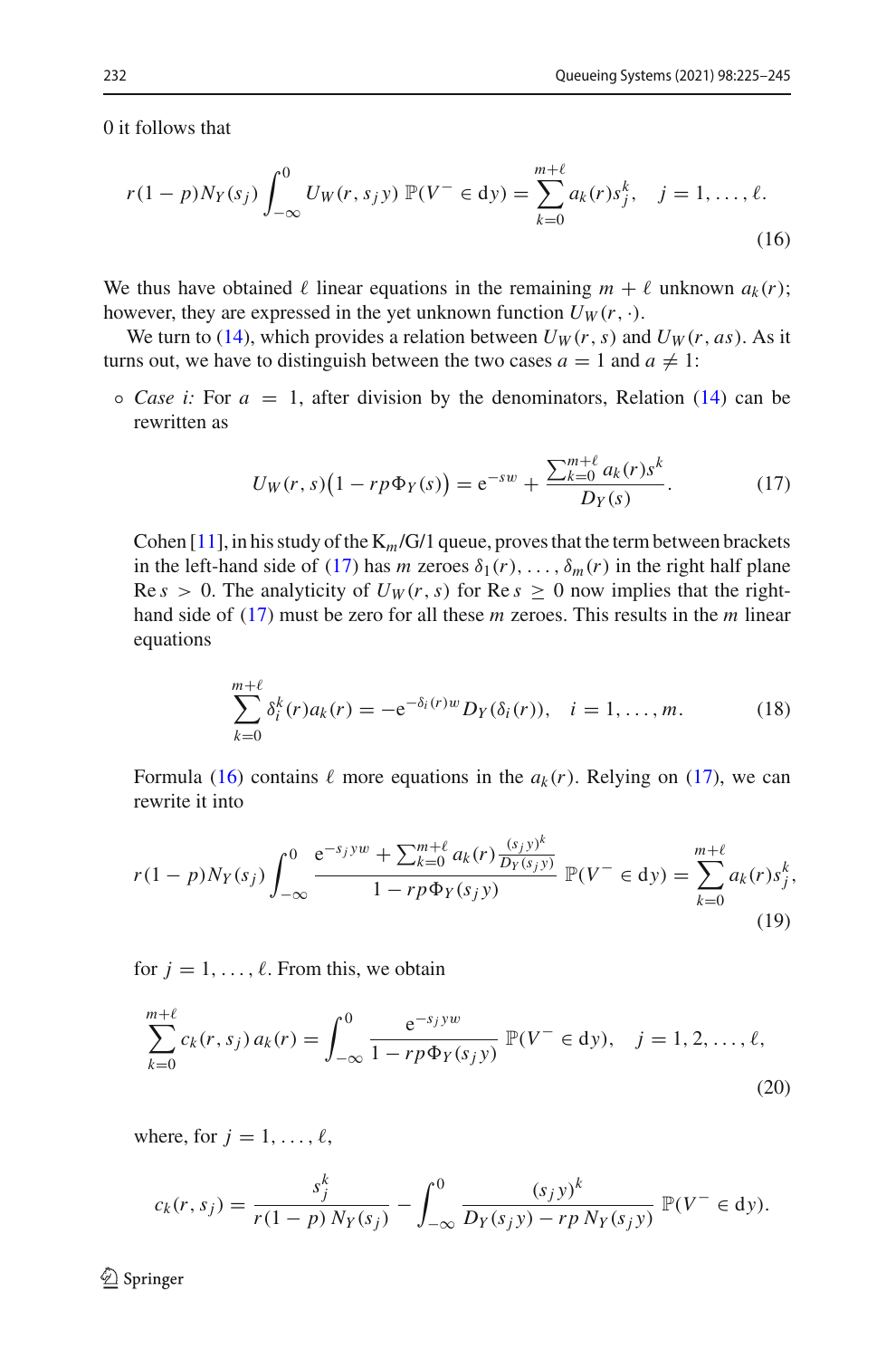$\circ$  *Case ii:* For  $a < 1$ , Relation [\(14\)](#page-7-1) has the same structure as [\[7,](#page-21-0) Formula (2.3)]. Proceeding in a similar way as in [\[7\]](#page-21-0), we write

<span id="page-9-3"></span><span id="page-9-1"></span>
$$
U_W(r, s) = K(r, s) U_W(r, as) + L(r, s),
$$
\n(21)

with

$$
K(r,s) := rp \, \Phi_Y(s), \quad L(r,s) := e^{-sw} + \frac{\sum_{k=0}^{m+\ell} a_k(r) \, s^k}{D_Y(s)}.
$$
 (22)

For  $a \neq 1$  iteration of [\(21\)](#page-9-1) yields

<span id="page-9-4"></span>
$$
U_W(r,s) = \sum_{h=0}^{\infty} L(r, a^h s) \prod_{j=0}^{h-1} K(r, a^j s),
$$
 (23)

where convergence of the infinite sum can be proven using the d'Alembert test. Indeed, for  $a < 1$  the limit as  $h \to \infty$  of the ratio of two successive terms is

<span id="page-9-2"></span>
$$
\lim_{h \to \infty} \left| \frac{L(r, a^h s)}{L(r, a^{h+1} s) K(r, a^h s)} \right| = \frac{1}{rp} > 1,
$$
\n(24)

while for  $a > 1$ ,  $K(r, a^h s) \rightarrow 0$  and  $|L(r, a^h s)| \rightarrow a_{m+\ell}(r)$ , causing divergence of the left-hand side in [\(24\)](#page-9-2) to infinity.

Insertion of [\(22\)](#page-9-3) in [\(23\)](#page-9-4) gives [\(11\)](#page-6-4). The only unknowns are  $a_1(r), \ldots, a_{m+\ell}(r)$ . We obtain *m* linear equations in the unknown  $a_k(r)$  by observing that substitution of  $s = -t_i$ ,  $i = 1, \ldots, m$ , in [\(14\)](#page-7-1) results in the following identity:

$$
-r p N_Y(-t_i) U_W(r, -at_i) = \sum_{k=0}^{m+\ell} a_k(r) (-t_i)^k, \quad i = 1, \dots, m. \tag{25}
$$

Substituting the right-hand side of [\(11\)](#page-6-4), with  $s = -at_i$ , into [\(25\)](#page-9-5) now gives, for  $a \neq 1$ , the *m* linear equations

$$
\sum_{k=0}^{m+\ell} (-t_i)^k a_k(r) \left( 1 + rp \, N_Y(-t_i) \sum_{h=0}^{\infty} \frac{a^{k(h+1)}(rp)^h \prod_{j=0}^{h-1} \Phi_Y(-a^{j+1}t_i)}{D_Y(-a^{h+1}t_i)} \right)
$$
  
=  $-rp N_Y(-t_i) \sum_{h=0}^{\infty} e^{a^{h+1}t_i w} (rp)^h \prod_{j=0}^{h-1} \Phi_Y(-a^{j+1}t_i)$  (26)

<span id="page-9-5"></span><span id="page-9-0"></span><sup>2</sup> Springer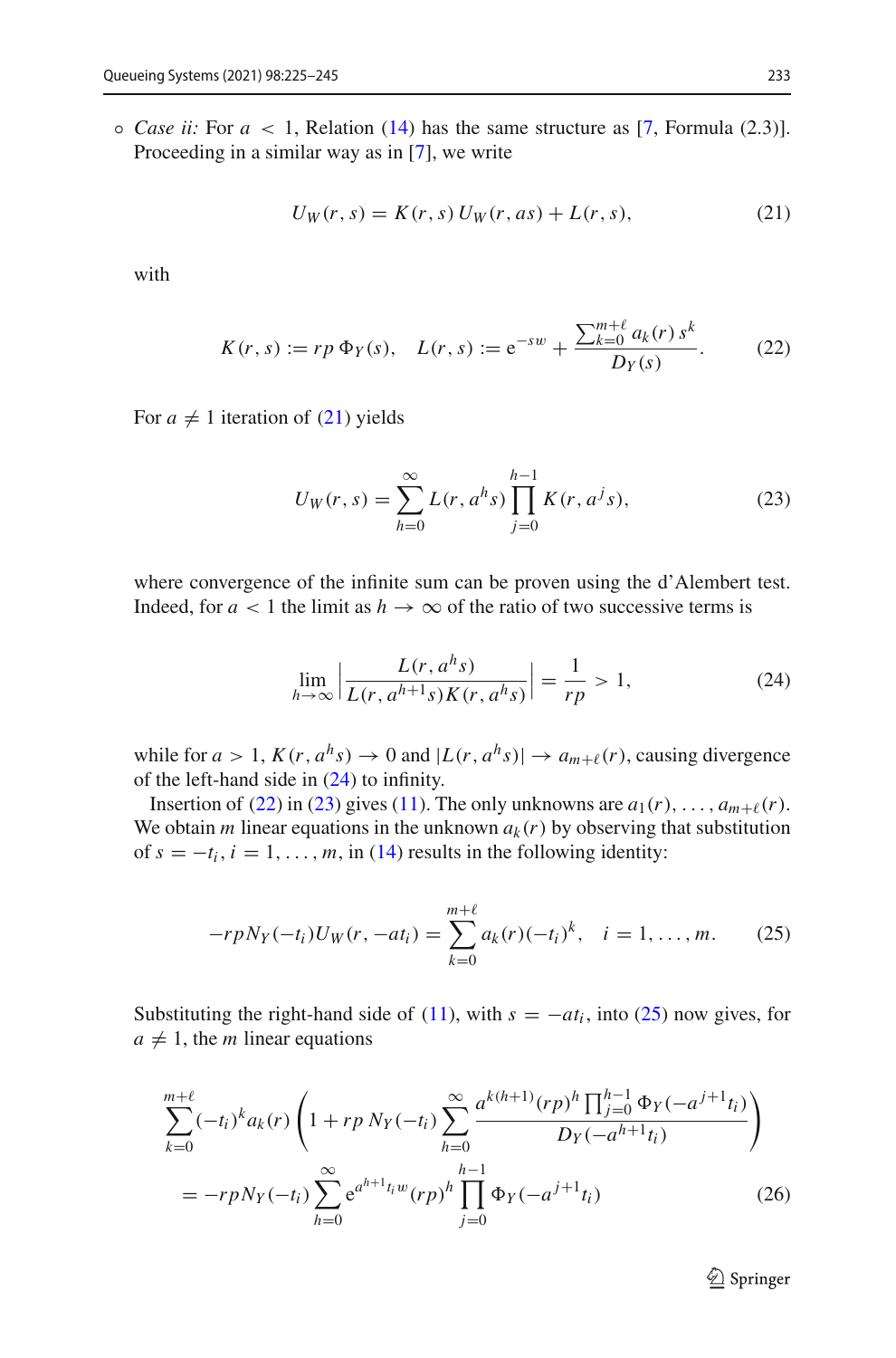for  $i = 1, \ldots, m$ . The remaining  $\ell$  equations are provided by substituting [\(11\)](#page-6-4) into [\(16\)](#page-8-0), yielding

<span id="page-10-1"></span>
$$
\sum_{k=0}^{m+l} d_k(r, s_j) a_k(r)
$$
  
=  $r(1 - p)N_Y(s_j) \sum_{h=0}^{\infty} (rp)^h \int_{-\infty}^0 e^{-a^h s_j yw} \prod_{i=0}^{h-1} \Phi_Y(a^i s_j y) \mathbb{P}(V^- \in dy)$  (27)

for  $j = 1, \ldots, \ell$ , where

$$
d_{k}(r, s_{j}) = s_{j}^{k} \left( 1 - r(1-p)N_{Y}(s_{j}) \sum_{h=0}^{\infty} (rp)^{h} \int_{-\infty}^{0} \frac{(a^{h}y)^{k} \prod_{i=0}^{h-1} \Phi_{Y}(a^{i}s_{j}y)}{D_{Y}(a^{h}s_{j}y)} \mathbb{P}(V^{-} \in dy) \right). \tag{28}
$$

This finishes the proof.

The steady-state LST of *W* exists if  $\mathbb{P}(B \le A) > 0$ , cf. Theorem [1.](#page-4-1) It can be obtained by applying an Abelian theorem. For example in case (ii), in which  $a < 1$ , one gets

$$
\Phi_W(s) = \lim_{r \uparrow 1} (1 - r) U_W(r, s) = \sum_{h=0}^{\infty} L(a^h s) \prod_{j=0}^{h-1} K(a^j s), \tag{29}
$$

with

$$
K(s) := p\Phi_Y(s), \quad L(s) := \frac{\sum_{k=0}^{m+l} a_k s^k}{D_Y(s)},
$$
\n(30)

where  $a_k := \lim_{r \uparrow 1} (1 - r) a_k(r)$ .

#### <span id="page-10-0"></span>**4 Model II: the negative case**

The model we analyze in this section assumes that each  $V_i$  attains only negative values and that  $Y_i$  is the difference  $B_i - A_i$  of two independent nonnegative random variables, where  $B_i$  has a rational LST. In other words, we impose the conditions

 $(A^*)$   $V < 0$  a.s.,

(B)  $\Phi_B \in \mathbb{Q}[s_1,\ldots,s_\ell]$  with Re  $s_i < 0$  for  $j = 1,\ldots,\ell$ .

We no longer need to impose condition (C) regarding the rationality of  $\Phi_A(\cdot)$ .

**Theorem 6** *Suppose that the conditions*  $(A^*)$  *and*  $(B)$  *hold. Then, for*  $r \in (0, 1)$ *,* 

<span id="page-10-2"></span>
$$
U_W(r,s) = e^{-sw} + \frac{\sum_{k=0}^{\ell} a_k(r)s^k}{D_B(s)}, \quad \text{Re}\, s \ge 0,
$$
 (31)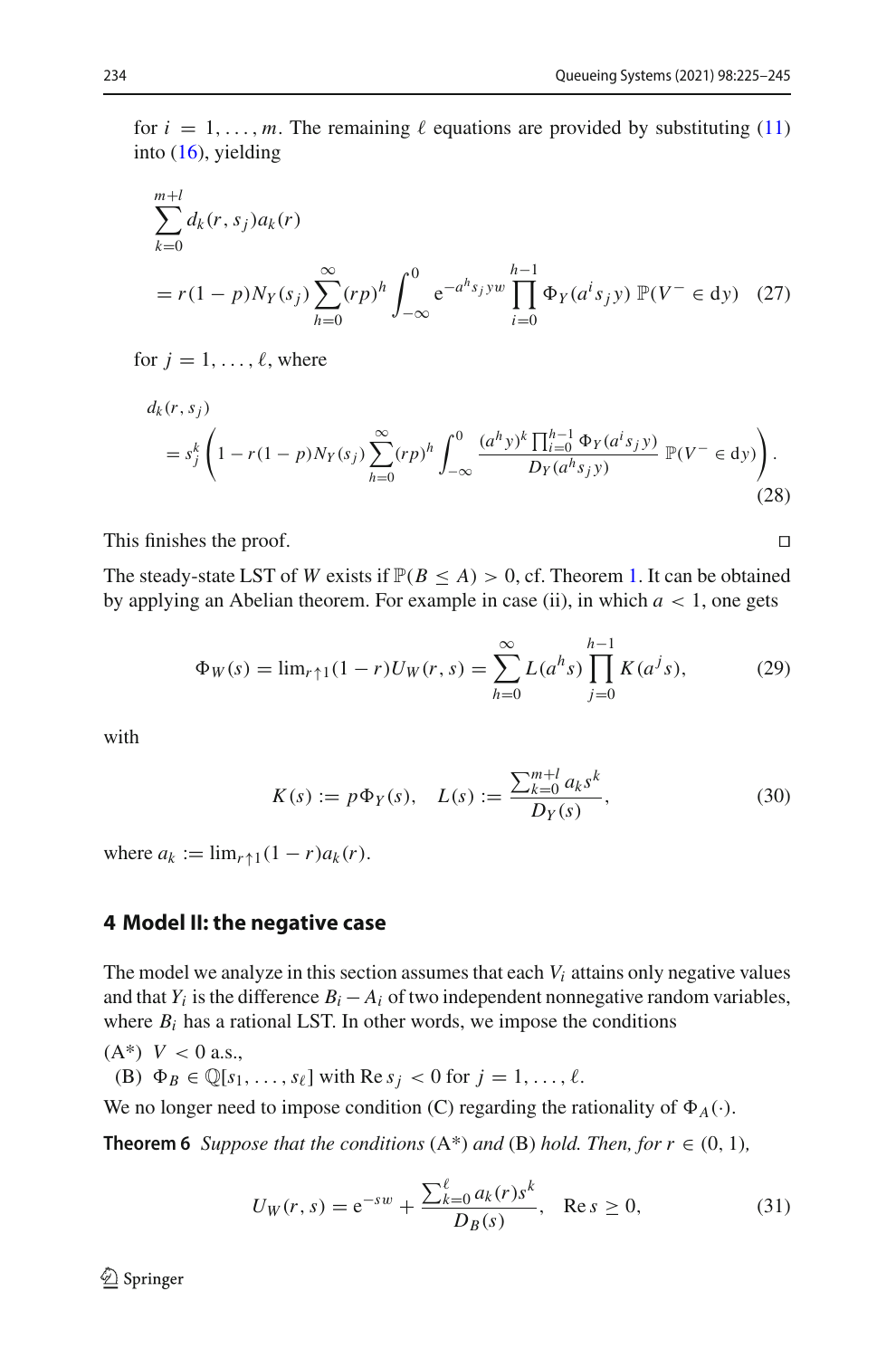*where*

<span id="page-11-3"></span><span id="page-11-0"></span>
$$
a_0(r) = \frac{r}{1-r}(-1)^{\ell} \prod_{j=1}^{\ell} s_j,
$$
 (32)

*and the remaining constants*  $a_1(r), \ldots, a_\ell(r)$  *can be determined from the linear system* [\(39\)](#page-12-0) *that will be given below.*

*Proof* Multiplying both sides of [\(7\)](#page-6-2) by the denominator  $D_B(s)$  gives

$$
D_B(s)(U_W(r,s) - e^{-sw})
$$
  
=  $rN_B(s) \Phi_A(-s) U_{VW}(r,s) + rD_B(s) \left(\frac{1}{1-r} - U_{W^*}(r,s)\right).$  (33)

Now observe the following:

- (i) the left-hand side of [\(33\)](#page-11-0) is analytic in Re  $s > 0$  and continuous in Re  $s > 0$ ,
- (ii) the right-hand side of [\(33\)](#page-11-0) is analytic in Re  $s < 0$  and continuous in Re  $s \le 0$ ,

(iii) for large *s*, both sides are  $O(s^l)$  in their respective half-planes.

At the boundary Re  $s = 0$ , both sides are well defined, so that we again have a Wiener– Hopf boundary value problem. As before, the  $G(r, s)$  that is equal to the left-hand side of [\(33\)](#page-11-0) for Re  $s \ge 0$  and to the right-hand side of (33) for Re  $s \le 0$  is analytic in the whole *s*-plane, and  $G(r, s) = O(s^{\ell})$  for large *s*. According to Liouville's theorem both sides of [\(33\)](#page-11-0), in their respective half-plane, are equal to the same  $(\ell)$ -th degree polynomial in *s*, i.e., for  $\text{Re } s \geq 0$ ,

<span id="page-11-1"></span>
$$
D_B(s)\big(U_W(r,s) - e^{-sw}\big) = \sum_{k=0}^{\ell} a_k(r)s^k
$$
 (34)

for  $\text{Re } s > 0$  and

$$
rN_B(s)\,\Phi_A(-s)\,U_{VW}(r,s) + rD_B(s)\left(\frac{1}{1-r} - U_{W^*}(r,s)\right) = \sum_{k=0}^{\ell} a_k(r)s^k \quad (35)
$$

for Re  $s \leq 0$ . We still need to determine the  $\ell + 1$  unknown functions  $a_0(r), \ldots, a_\ell(r)$ . Taking  $s = 0$  in either [\(34\)](#page-11-1) or [\(35\)](#page-11-2) gives the expression in [\(32\)](#page-11-3) for  $a_0(r)$ . Next we take  $s = s_j$ ,  $j = 1, \ldots, \ell$ . We do this in [\(35\)](#page-11-2), observing that Re  $s_j < 0$ . Using that  $D_B(s_i) = 0$  we thus obtain

$$
rN_B(s_j) \Phi_A(-s_j) U_{VW}(r, s_j) = \sum_{k=0}^{\ell} a_k(r)s_j^k, \quad j = 1, ..., \ell.
$$
 (36)

<span id="page-11-2"></span> $\mathcal{D}$  Springer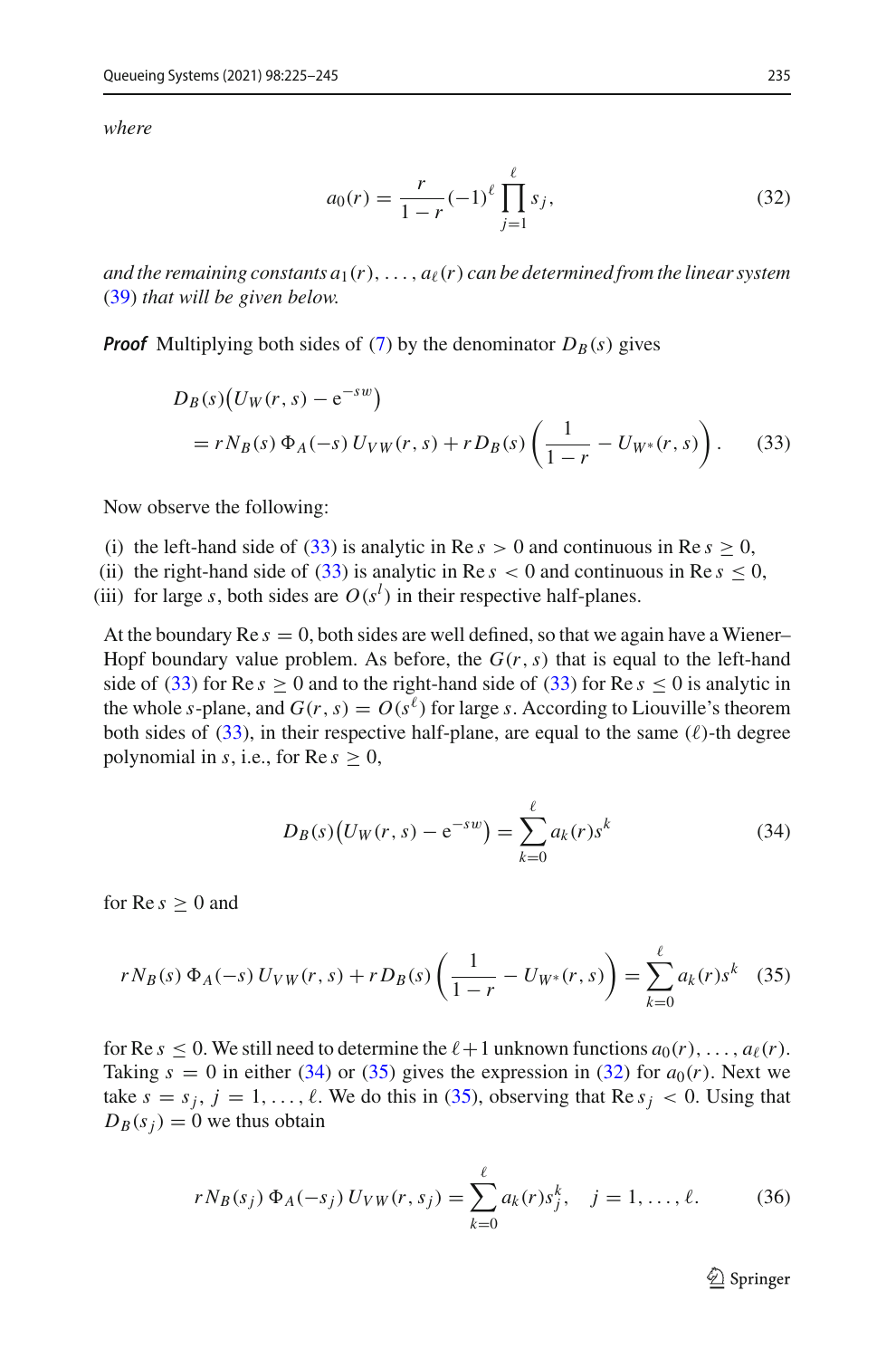Applying [\(6\)](#page-5-1), this identity can be rewritten into

<span id="page-12-1"></span>
$$
r N_B(s_j) \Phi_A(-s_j) \int_{-\infty}^0 U_W(r, s_j y) \mathbb{P}(V \in dy) = \sum_{k=0}^\ell a_k(r) s_j^k, \quad j = 1, \dots, \ell.
$$
\n(37)

Using [\(34\)](#page-11-1), Eq. [\(37\)](#page-12-1) becomes, for  $j = 1, ..., \ell$ ,

$$
rN_B(s_j) \Phi_A(-s_j) \int_{-\infty}^0 \left( e^{-s_j y w} + \frac{\sum_{k=0}^\ell a_k(r)(s_j y)^k}{D_B(s_j y)} \right) \mathbb{P}(V \in dy) = \sum_{k=0}^\ell a_k(r) s_j^k.
$$
\n(38)

We can rewrite this equation as follows: for  $j = 1, \ldots, \ell$ ,

$$
\sum_{k=0}^{\ell} a_k(r) s_j^k \left( 1 - r N_B(s_j) \Phi_A(-s_j) \int_{-\infty}^0 \frac{y^k}{\prod_{m=1}^{\ell} (s_j y - s_m)} \mathbb{P}(V \in dy) \right)
$$
  
=  $r N_B(s_j) \Phi_A(-s_j) \Phi_V(s_j w).$  (39)

One can determine the remaining unknowns  $a_1(r), \ldots, a_\ell(r)$  from this set of  $\ell$  linear equations. Subsequently, from  $(34)$ ,  $(31)$  follows.

It should be observed that the function  $U_{W^*}$  can be obtained from [\(31\)](#page-10-2) and [\(35\)](#page-11-2).

If  $\mathbb{P}(B \leq A) > 0$  holds then condition (C1) is fulfilled, so  $W_n$  weakly converges to a proper limit. We obtain the steady-state behavior via an Abelian theorem for power series:

<span id="page-12-2"></span><span id="page-12-0"></span>
$$
\Phi_W(s) = \lim_{r \uparrow 1} (1 - r) U_W(r, s) = \frac{\sum_{k=0}^{\ell} a_k s^k}{D_B(s)}, \quad \text{Re } s \ge 0,
$$
 (40)

where  $a_k := \lim_{r \uparrow 1} (1 - r)a_k(r)$ , for  $k = 0, \ldots, \ell$ . Using [\(32\)](#page-11-3) and [\(39\)](#page-12-0), we readily obtain the linear system

$$
\sum_{k=0}^{\ell} a_k s_j^k \left( 1 - N_B(s_j) \Phi_A(-s_j) \int_{-\infty}^0 \frac{y^k}{\prod_{m=1}^{\ell} (s_j y - s_m)} \, \mathbb{P}(V \in dy) \right) = 0 \tag{41}
$$

for  $a_j$ ,  $j = 1, ..., \ell$ , while  $a_0 = (-1)^{\ell} \prod_{i=1}^{\ell} s_i$ .

The mean of *W* directly follows by differentiation of [\(40\)](#page-12-2):  $\Phi'_{W}(0) = (a_1 D_B(0) - a_2 D_B(0))$  $a_0 D'_B(0) / D_B(0)^2$ , with  $D'_B(0) = 1$  if  $\ell = 1$  and  $D'_B(0) = -\sum_{i=1}^{\ell} s_i$  if  $\ell = 2, 3, ...$ ; hence,

<span id="page-12-4"></span><span id="page-12-3"></span>
$$
\mathbb{E}(W) = \begin{cases} \frac{1 - a_1}{a_0}, & \ell = 1; \\ -\frac{a_1 + \sum_{i=1}^{\ell} s_i}{a_0}, & \ell = 2, 3, .... \end{cases}
$$
(42)

 $\textcircled{2}$  Springer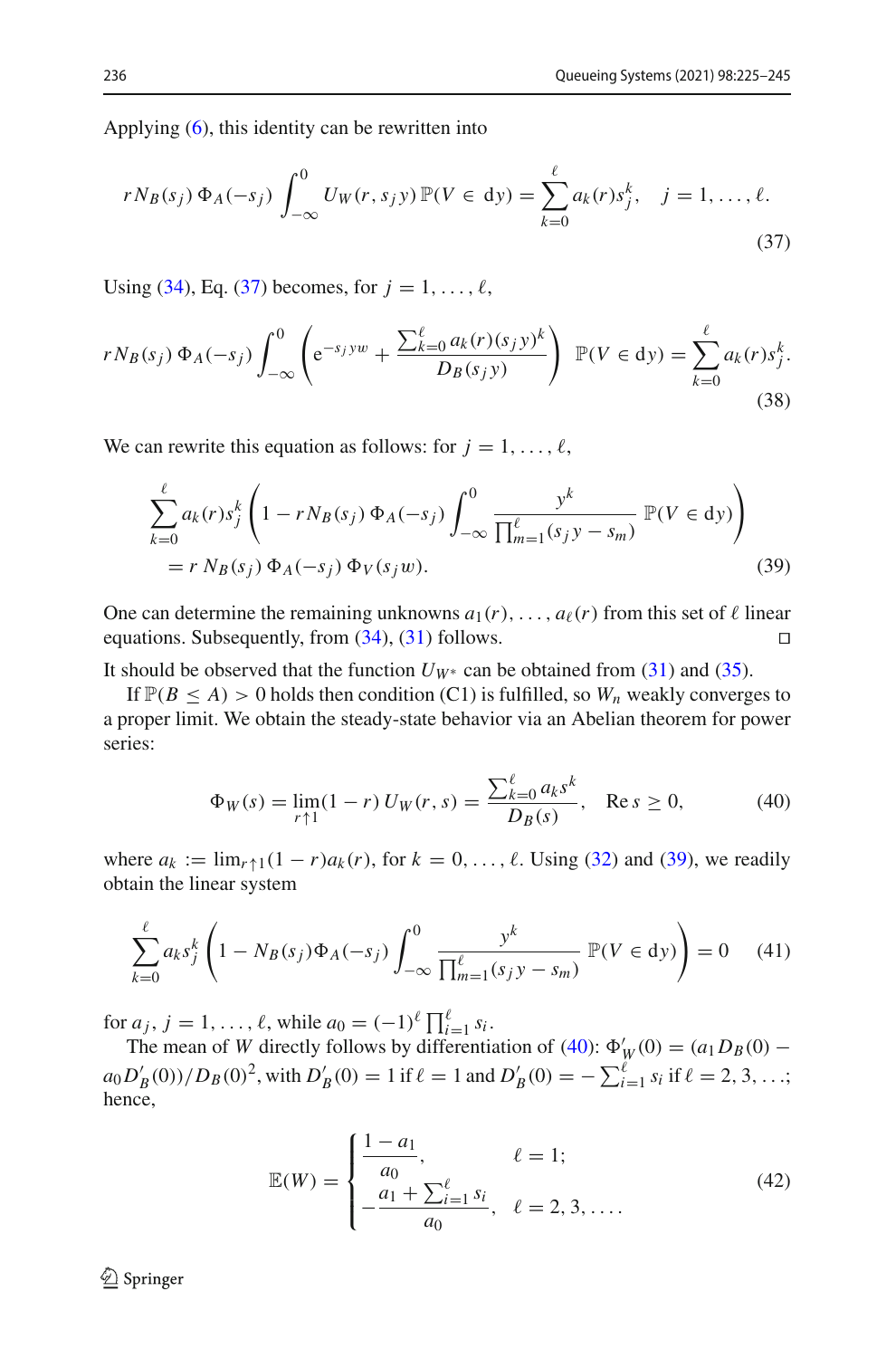*Remark 1* It follows from [\(40\)](#page-12-2) that *W* is a mixture of an atom at zero (with probability  $a_{\ell}$ ) and  $\ell$  exponential terms. This is not surprising: as  $V_i < 0$ , the only way for  $W_{i+1}$ to be positive is to have  $B_i > A_i - V_i W_i$ . Now use the fact that  $B_i$  has a phase-type distribution with  $\ell$  exponential phases, in combination with the memoryless property of the exponential distribution.

*Remark 2* When  $\ell = 1$ , one obtains, using that  $a_0 = -s_1$ ,

$$
a_1 = \frac{1 - N_B(s_1)\Phi_A(-s_1)\int_{-\infty}^0 \frac{1}{y-1} \mathbb{P}(V \in dy)}{1 - N_B(s_1)\Phi_A(-s_1)\left(\int_{-\infty}^0 \frac{1}{y-1} \mathbb{P}(V \in dy) + 1\right)}.
$$

For general  $\ell$ , we have not been able to verify formally that the set of  $\ell$  linear equa-tions [\(41\)](#page-12-3) in the  $\ell$  unknowns  $a_1, \ldots, a_\ell$  has a unique solution (as they involve the zeroes  $s_i$  and the distribution of V in an intricate way); similarly for the set of equa-tions [\(39\)](#page-12-0) for  $a_1(r), \ldots, a_\ell(r)$ . However, since  $W_i$  has a unique limiting distribution with LST  $\Phi_W(s)$  as  $i \to \infty$ , there is no reason to suspect that anomalies in this set of equations will occur.

*Example 1* Suppose that *B* has an exponential distribution with mean  $1/\mu$ . Then  $\Phi_B(s) = \mu/(s + \mu)$ ,  $\ell = 1$  and  $s_1 = -\mu$ . Suppose also that  $V = -a$  a.s. with  $a > 0$ . We then obtain

$$
a_0(r) = \frac{r\mu}{1-r}, \quad a_1(r) = \frac{r}{1-r} \left( 1 - \frac{(1+a)r\Phi_A(\mu)}{1+a+a r\Phi_A(\mu)} \right) - \frac{(1+a)r\Phi_A(\mu)}{1+a+a r\Phi_A(\mu)} e^{-a\mu w}.
$$

Multiplying with  $(1 - r)$  and letting  $r \uparrow 1$  yields the coefficients

$$
a_0 = \mu
$$
,  $a_1 = 1 - \frac{(1+a) \Phi_A(\mu)}{1+a+a \Phi_A(\mu)}$ ,

so that the LST of *W* is given by

$$
\Phi_W(s) = \frac{a_0 + a_1 s}{\mu + s} = \mathbb{P}(W > 0) \frac{\mu}{\mu + s} + \mathbb{P}(W = 0),\tag{43}
$$

where the last equality follows from  $\mathbb{P}(W = 0) = \lim_{s \to \infty} \Phi_W(s) = a_1$ . We then obtain  $\mathbb{E}(W) = (1 - a_1)/\mu$  in accordance with [\(42\)](#page-12-4).

The case where  $a = 1$ , yielding the Lindley-type recursion  $W_{i+1} = [B_i - A_i - W_i]^+$ , has been extensively studied in [\[23\]](#page-21-3). We obtain for the stationary process

$$
a_0 = \mu
$$
,  $a_1 = \frac{2 - \Phi_A(\mu)}{2 + \Phi_A(\mu)}$ ,

which is in agreement with [\[23,](#page-21-3) Formula (4.12), p. 74]. It is easy to see that  $\mathbb{P}(W =$  $0 = a_1$  is increasing in *a*.

For  $a = 0$ , we have  $\mathbb{P}(W = 0) = 1 - \Phi_A(\mu)$ . This relation is explained by observing that now  $\mathbb{P}(W = 0) = \mathbb{P}(B < A)$ , with  $B \sim \exp(\mu)$ . For  $a \uparrow \infty$  we have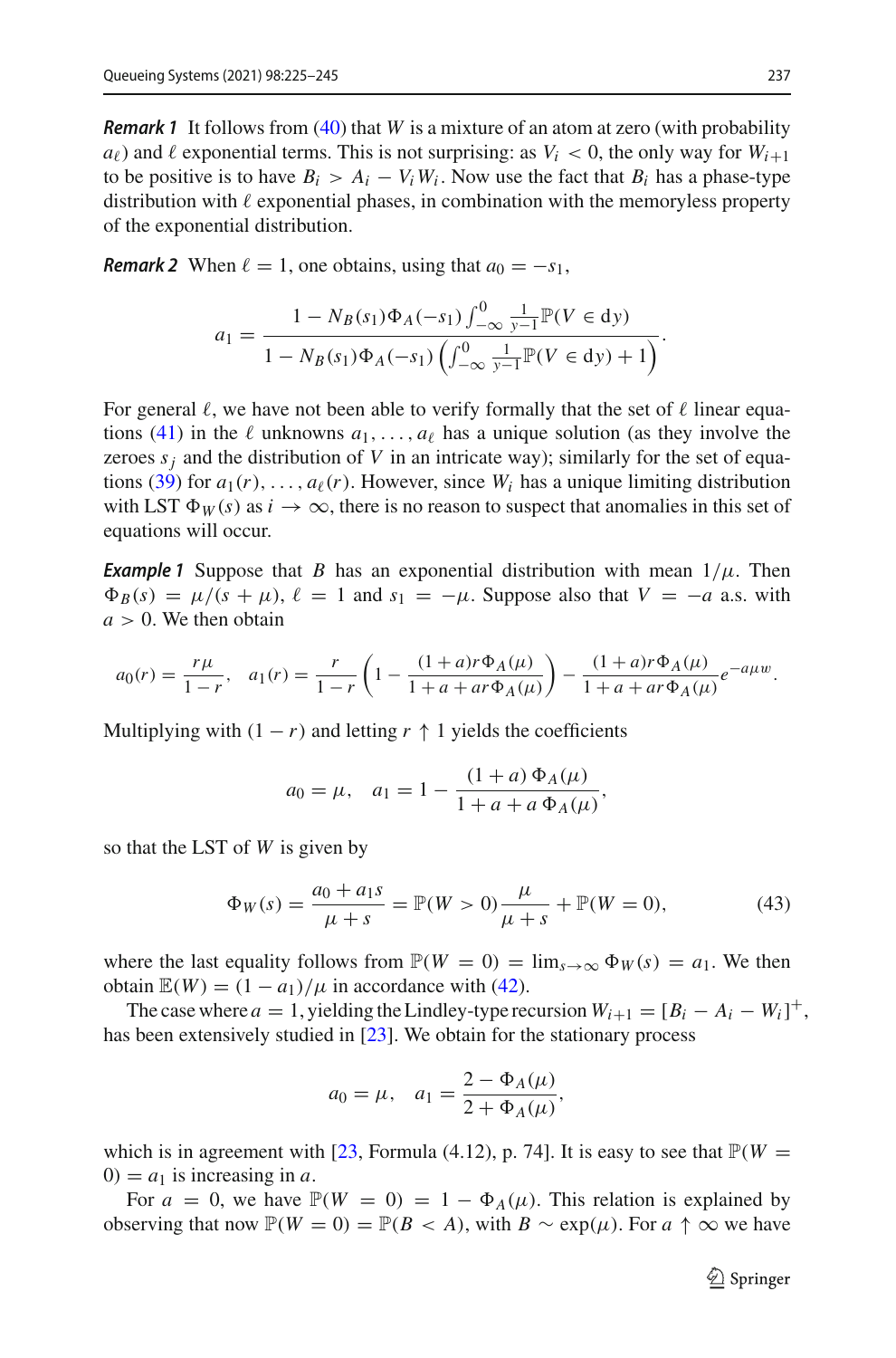$\mathbb{P}(W = 0) = 1/(1 + \Phi_A(\mu))$ , which is explained by observing that a positive *W* is followed by a geometric (*q*) number of zeroes, with  $q = \mathbb{P}(B < A) = 1 - \Phi_A(\mu)$ .

#### <span id="page-14-0"></span>**5 Model III: the uniform proportional case**

In this section, we once more consider the stochastic recursion  $W_{i+1} = [V_i W_i + Y_i]^+$ , where  $Y_i = B_i - A_i$ . Again we impose the usual independence assumptions on the sequences  $\{V_i\}_{i\in\mathbb{N}_0}, \{A_i\}_{i\in\mathbb{N}_0}$ , and  $\{B_i\}_{i\in\mathbb{N}_0}$ . In addition, we assume that the  $A_i$  are  $\exp(\lambda)$  distributed. The 'multiplicative adjustments'  $\{V_i\}_{i\in\mathbb{N}_0}$  are assumed to form a sequence of unit uniformly distributed random variables on [0, 1]. By Theorem [2,](#page-4-0) since  $\mathbb{E}(\log |V|) < 0$ , a steady-state distribution of  $\{W_i\}_{i \in \mathbb{N}_0}$  always exists. We shall first study its transient distribution and then obtain the steady-state distribution.

We start with  $(8)$ , i.e.,

$$
\Phi_{W_{i+1}}(s) = \Phi_{V_i W_i + B_i - A_i}(s) + 1 - \Phi_{W_i^*}(s), \quad i = 0, 1, ...,
$$

where as before  $W_i^* = [V_i W_i + B_i - A_i]$ . This time the distribution of  $W_i^*$  is almost trivial: either  $V_i W_i + B_i - A_i \geq 0$ , in which case  $W_i^* = 0$ , or  $W_i^*$  has the same exponential distribution as  $A_i$ , due to the lack of memory property of the exponential distribution.

Using the independence between  $\{A_i\}_{i \in \mathbb{N}_0}$ ,  $\{B_i\}_{i \in \mathbb{N}_0}$ , and  $\{V_i\}_{i \in \mathbb{N}_0}$  and the exponentiality of the  $A_i$ , we obtain

$$
\Phi_{W_{i+1}}(s) = \Phi_{V_i W_i}(s) \Phi_B(s) \frac{\lambda}{\lambda - s} + 1 - \mathbb{P}(V_i W_i + B_i - A_i < 0) \frac{\lambda}{\lambda - s} \\
- \mathbb{P}(V_i W_i + B_i - A_i \ge 0) \\
= \Phi_{V_i W_i}(s) \Phi_B(s) \frac{\lambda}{\lambda - s} - p_{i+1} \frac{s}{\lambda - s},\n\tag{44}
$$

where we set  $p_i := \mathbb{P}(W_i = 0)$ . Our goal is to write [\(44\)](#page-14-1) fully in terms of the functions  $\Phi_{W_i}(s)$ . To this end, performing the change of variable  $v := su$ , we obtain

<span id="page-14-3"></span><span id="page-14-1"></span>
$$
\Phi_{V_i W_i}(s) = \int_0^1 \mathbb{E}(e^{-suW_i}) du = \frac{1}{s} \int_0^s \Phi_{W_i}(v) dv.
$$
 (45)

By multiplying with  $\lambda - s$ , we thus obtain the following recursive integral equation.

**Lemma 7** *For*  $i \in \mathbb{N}$ ,

<span id="page-14-2"></span>
$$
\Phi_{W_{i+1}}(s) = \frac{\lambda \Phi_B(s)}{s(\lambda - s)} \int_0^s \Phi_{W_i}(v) dv - \frac{s}{\lambda - s} p_{i+1}.
$$
\n(46)

Since the LST  $\Phi_{W_0}(s) = e^{-sw}$  of  $W_0$  is known, Relation [\(46\)](#page-14-2) in principle allows us to recursively determine all the transforms  $\Phi_{W_i}(\cdot)$ ,  $i \in \mathbb{N}$ . Observe that, when  $s = \lambda$ ,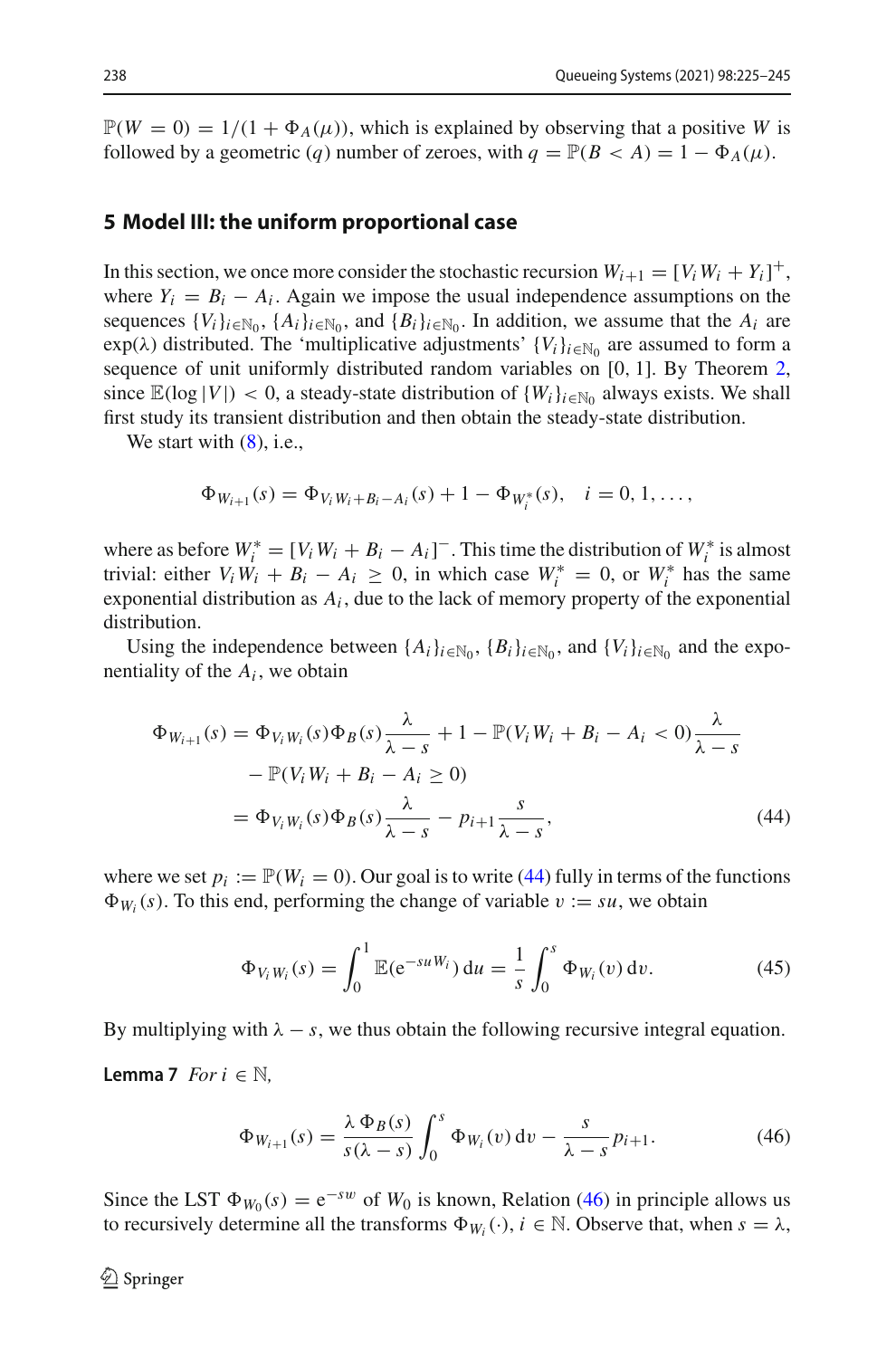the right-hand side should become zero; using [\(45\)](#page-14-3) we obtain

$$
p_{i+1} = \frac{\Phi_B(\lambda)}{\lambda} \int_0^{\lambda} \Phi_{W_i}(v) dv.
$$
 (47)

This formula can easily be interpreted probabilistically, using the memoryless property of the exponential distribution for *Ai* :

$$
\mathbb{P}(W_{i+1}=0)=P(A_i\geq B_i+V_iW_i)=\mathbb{P}(A_i\geq B_i)P(A_i\geq V_iW_i)=\Phi_B(\lambda)\Phi_{V_iW_i}(\lambda).
$$

It is not possible to obtain explicit expressions for  $\Phi_{W_i}$ . However, as so often, one can utilize the method of generating functions to turn the recursion [\(46\)](#page-14-2) into some sort of differential or integral equation. Therefore, we multiply Eq. [\(46\)](#page-14-2) by  $r^{i+1}$  and sum over *i* to obtain

<span id="page-15-2"></span>
$$
U_W(r,s) = \frac{\lambda r \, \Phi_B(s)}{s(\lambda - s)} \int_0^s U_W(r,v) \, \mathrm{d}v + \kappa(s),\tag{48}
$$

where, to simplify the notation,

$$
\kappa(s) = \Phi_{W_0}(s) - \frac{s}{\lambda - s} \left( U_W(r, \infty) - p_0 \right). \tag{49}
$$

With  $I(s) = \int_0^s U_W(r, v) dv$ , we obtain the linear first-order differential equation

<span id="page-15-1"></span><span id="page-15-0"></span>
$$
I'(s) = \frac{\lambda r \Phi_B(s)}{s(\lambda - s)} I(s) + \kappa(s).
$$
 (50)

As follows by standard techniques, this inhomogeneous differential equation is solved by

$$
I(s) = \exp\left(\lambda r \int_c^s \frac{\Phi_B(t)}{t(\lambda - t)} dt\right) \left(\theta(c) + \int_c^s \kappa(u) \exp\left(-\lambda r \int_c^u \frac{\Phi_B(t)}{t(\lambda - t)} dt\right) du\right),\tag{51}
$$

where necessarily  $\theta(c) = I(c)$  and we assume for the time being that  $c \in (s, \lambda)$  if  $s < \lambda$  and  $c \in (\lambda, s)$  if  $\lambda < s$ . Since  $\Phi_B$  is bounded and bounded away from zero, we have as  $s \downarrow \lambda$  (and likewise if  $s \uparrow \lambda$  in the case where  $s < \lambda$ ),

$$
\exp\left(\lambda r \int_c^s \frac{\Phi_B(t)}{t(\lambda - t)} dt\right) \to \infty.
$$

As a consequence, to make sure  $U_W(r, \lambda)$  remains bounded,

$$
\theta(c) = -\int_c^{\lambda} \kappa(u) \exp\left(-\lambda r \int_c^u \frac{\Phi_B(t)}{t(\lambda - t)} dt\right) du,
$$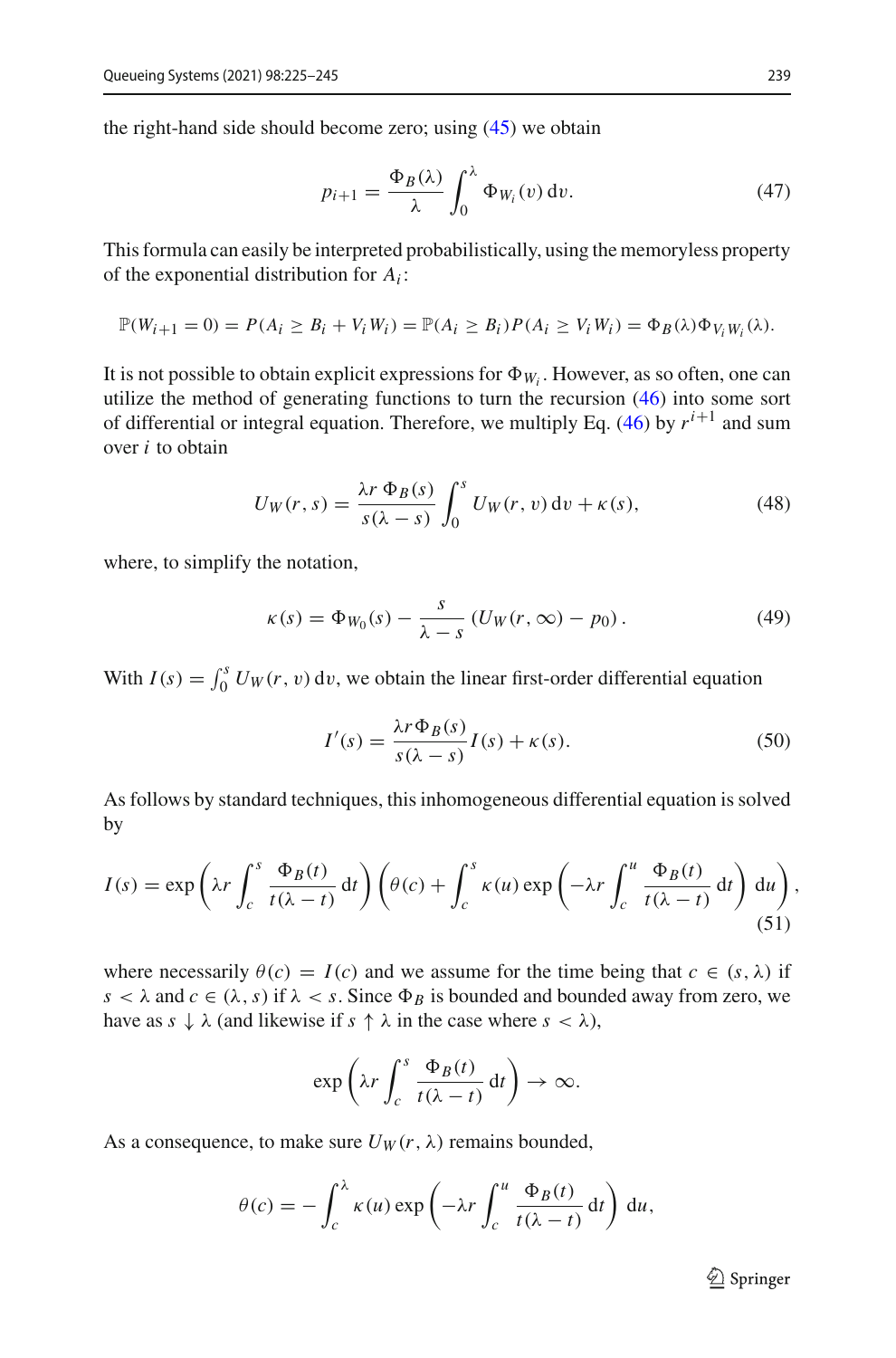and therefore

<span id="page-16-0"></span>
$$
I(s) = \exp\left(\lambda r \int_c^s \frac{\Phi_B(t)}{t(\lambda - t)} dt\right) \int_{\lambda}^s \kappa(u) \exp\left(-\lambda r \int_c^u \frac{\Phi_B(t)}{t(\lambda - t)} dt\right) du
$$
  
= 
$$
\int_{\lambda}^s \kappa(u) \exp\left(\lambda r \int_u^s \frac{\Phi_B(t)}{t(\lambda - t)} dt\right) du.
$$
 (52)

It is to be noted that the integrand in [\(52\)](#page-16-0) tends to  $\infty$  as  $s \to \lambda$ , which follows from the finiteness of  $I(\lambda)$ . Inserting [\(52\)](#page-16-0) into [\(50\)](#page-15-0), and recalling that  $U_W(r, s) = I'(s)$ , yields the following expression for the generating function  $U_W$ :

$$
U_W(r,s) = \kappa(s) + \frac{\lambda r \Phi_B(s)}{s(\lambda - s)} \int_{\lambda}^s \kappa(u) \exp\left(\lambda r \int_u^s \frac{\Phi_B(t)}{t(\lambda - t)} dt\right) du.
$$
 (53)

Plugging  $(49)$  into  $(53)$  we obtain

<span id="page-16-1"></span>
$$
U_W(r,s) = \kappa(s) + \frac{\lambda r \Phi_B(s)}{s(\lambda - s)} \int_{\lambda}^s \left( \Phi_{W_0}(u) - \frac{u (U_W(r, \infty) - p_0)}{\lambda - u} \right)
$$

$$
\exp\left(\lambda r \int_u^s \frac{\Phi_B(t)}{t(\lambda - t)} dt\right) du.
$$

It remains to determine  $U_W(r, \infty)$ . Keeping in mind that  $U_W(r, s) - \kappa(s) \to 0$  by [\(49\)](#page-15-1) we obtain, after some rearrangements,

<span id="page-16-2"></span>
$$
U_W(r,\infty) = p_0 - \frac{\int_{\lambda}^{\infty} \Phi_{W_0}(u) \exp\left(-\lambda r \int_u^{\infty} \frac{\Phi_B(t)}{t(t-\lambda)} dt\right) du}{\int_{\lambda}^{\infty} \frac{u}{u-\lambda} \exp\left(-\lambda r \int_u^{\infty} \frac{\Phi_B(t)}{t(t-\lambda)} dt\right) du}.
$$

We summarize our findings in the following theorem.

**Theorem 8** *For*  $r \in (0, 1)$ *,* 

$$
U_W(r,s) = \kappa(s) + \frac{\lambda r \Phi_B(s)}{s(\lambda - s)} \int_{\lambda}^s \kappa(u) \exp\left(\lambda r \int_u^s \frac{\Phi_B(t)}{t(\lambda - t)} dt\right) du, \tag{54}
$$

*where*

$$
\kappa(s) = \Phi_{W_0}(s) + \frac{\frac{s}{\lambda - s} \int_{\lambda}^{\infty} \Phi_{W_0}(u) \exp\left(-\lambda r \int_{u}^{\infty} \frac{\Phi_B(t)}{t(t - \lambda)} dt\right) du}{\int_{\lambda}^{\infty} \frac{u}{u - \lambda} \exp\left(-\lambda r \int_{u}^{\infty} \frac{\Phi_B(t)}{t(t - \lambda)} dt\right) du}.
$$

The complexity of this type of result is comparable to that of recently studied related models; compare the structure of [\(54\)](#page-16-2) with that of the transform of the transient storage level in, for example, [\[5\]](#page-20-5).

We already noted that since the  $V_i$  are uniformly distributed on [0, 1] we have  $\mathbb{E}(\log |V|) < 0$ . Hence, we always have  $W_i \Rightarrow W$  as  $i \to \infty$  for some proper random variable *W*. Its LST is given in the following theorem.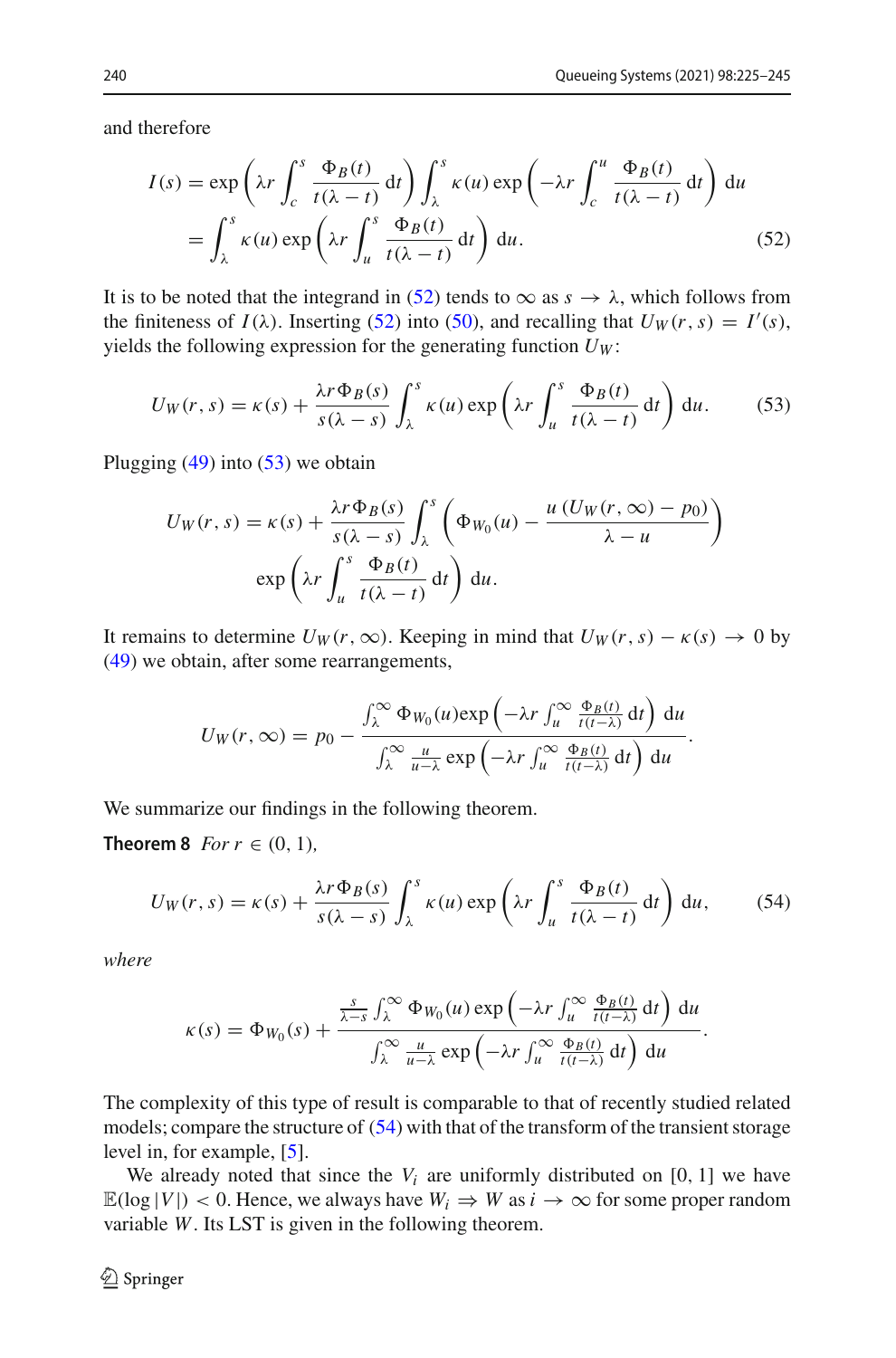**Theorem 9** *W<sub>i</sub> converges weakly to a proper limit W as*  $i \rightarrow \infty$ *, and* 

$$
\Phi_W(s) = \frac{p_{\infty}}{s - \lambda} \left( s - \frac{\lambda \Phi_B(s)}{s} \int_{\lambda}^s \frac{u}{u - \lambda} \exp\left( \lambda \int_u^s \frac{\Phi_B(t)}{t(\lambda - t)} dt \right) du \right), \quad (55)
$$

*where*

$$
p_{\infty} = \left[ \int_0^{\lambda} \frac{1}{\lambda - u} \exp\left( - \int_0^u \left( \frac{\lambda \Phi_B(t)}{t(\lambda - t)} - \frac{1}{t} \right) dt \right) du \right]^{-1}.
$$
 (56)

*Proof* We apply an Abelian theorem and obtain [\(55\)](#page-17-0) after multiplying both sides of [\(54\)](#page-16-2) by  $1 - r$  and letting *r* tend to one. We thereby use the fact that

<span id="page-17-1"></span><span id="page-17-0"></span>
$$
\lim_{r \uparrow 1} (1 - r)\kappa(s) = \frac{s p_{\infty}}{s - \lambda}.
$$

The relation for  $p_{\infty}$  follows by noting that  $\Phi_W(0) = 1$ , so that

$$
\frac{1}{p_{\infty}} = \lim_{s \downarrow 0} \frac{1}{s - \lambda} \left( s - \frac{\lambda \Phi_B(s)}{s} \int_{\lambda}^s \frac{u}{u - \lambda} \exp\left( \lambda \int_u^s \frac{\Phi_B(t)}{t (\lambda - t)} dt \right) du \right)
$$
  
\n
$$
= \lim_{s \downarrow 0} \frac{1}{s} \int_s^{\lambda} \frac{u}{\lambda - u} \exp\left( -\lambda \int_s^u \frac{\Phi_B(t)}{t (\lambda - t)} dt \right) du
$$
  
\n
$$
= \lim_{s \downarrow 0} \int_s^{\lambda} \frac{1}{\lambda - u} \exp\left( -\int_s^u \left( \frac{\lambda \Phi_B(t)}{t (\lambda - t)} - \frac{1}{t} \right) dt \right) du.
$$

Now,

$$
\frac{\lambda \Phi_B(t)}{t(\lambda - t)} - \frac{1}{t} \to \frac{1}{\lambda} - \mathbb{E}(B),
$$

as  $t \downarrow 0$ , so that we can safely let  $s \downarrow 0$  and obtain the finite and nonzero limit [\(56\)](#page-17-1).  $\Box$ *Remark 3* The expected value  $E(W)$  can be expressed in terms of the parameters  $\lambda$ ,  $\mathbb{E}(B)$  and  $p_{\infty}$  as follows: Letting *i* →  $\infty$  in [\(44\)](#page-14-1) yields

$$
\Phi_W(s) = \Phi_{VW}(s)\Phi_B(s)\frac{\lambda}{\lambda - s} - \frac{s}{\lambda - s}p_{\infty}.
$$
\n(57)

After a rearrangement of terms, this becomes

$$
p_{\infty} = \Phi_W(s) + \lambda \frac{1 - \Phi_W(s) + \Phi_{VW + B}(s) - 1}{s}.
$$

As  $s \downarrow 0$  the right-hand side tends to  $1 + \lambda$  ( $\mathbb{E}(W) - \mathbb{E}(VW + B)$ ) and since  $\mathbb{E}(VW + B)$  $B$ ) =  $\mathbb{E}(V)\mathbb{E}(W) + \mathbb{E}(B) = \frac{1}{2}\mathbb{E}(W) + \mathbb{E}(B)$ , we obtain

$$
\mathbb{E}(W) = 2\left(\mathbb{E}(B) - \frac{1 - p_{\infty}}{\lambda}\right). \tag{58}
$$

<span id="page-17-3"></span><span id="page-17-2"></span><sup>2</sup> Springer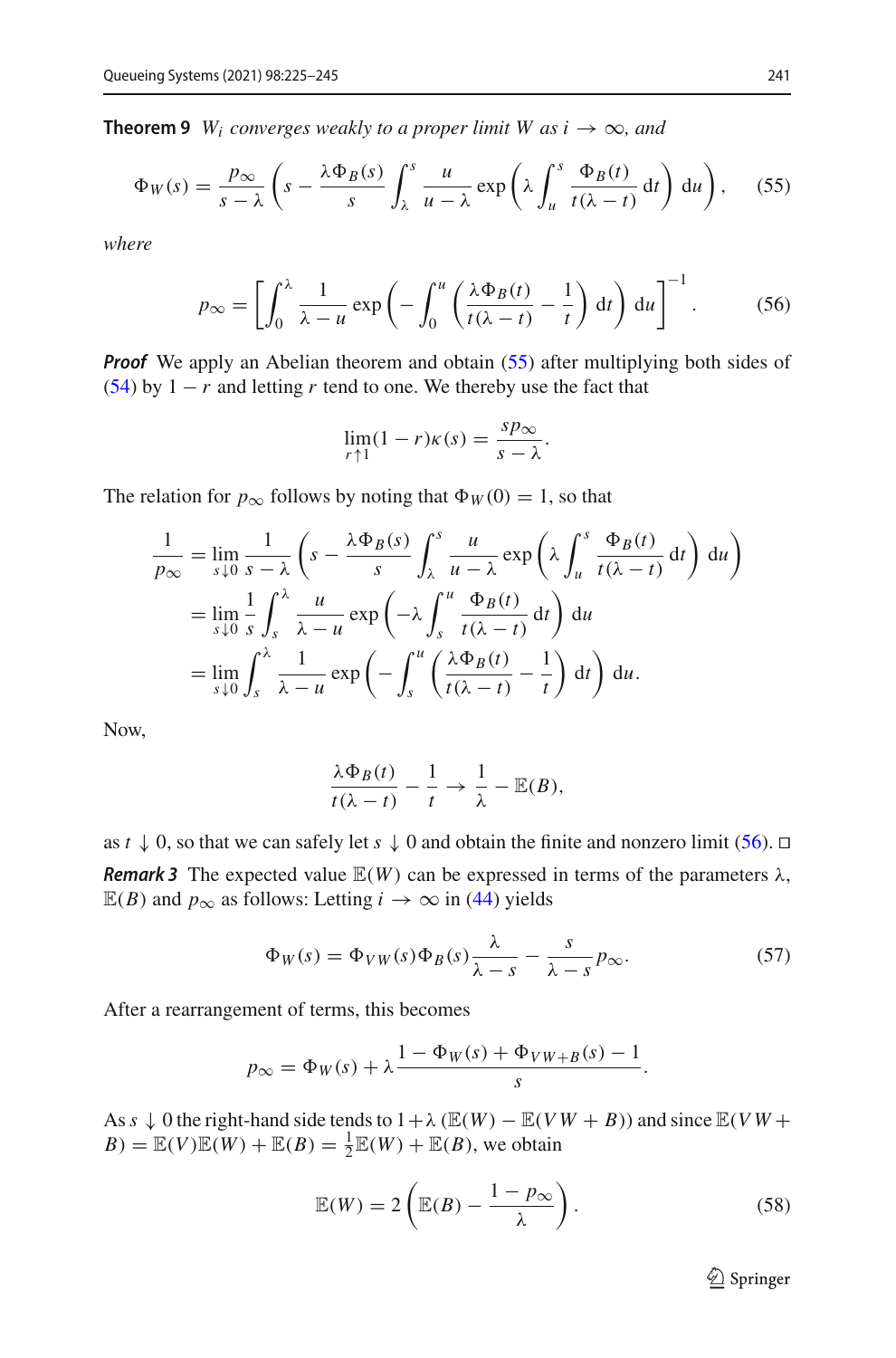.

This yields the inequality  $\mathbb{P}(W = 0) \geq 1 - \lambda \mathbb{E}(B)$ , the value that one would get if  $V_i \equiv 1$ .

*Example 2* If the  $B_i$  have a rational LST, Expression [\(55\)](#page-17-0) for  $\Phi_W(s)$  and [\(56\)](#page-17-1) for  $p_\infty$ simplify considerably. For  $exp(\mu)$  distributed  $B_i$ , a partial fraction expansion yields

$$
\frac{u}{\lambda - u} \exp\left(\lambda \int_u^s \frac{\Phi_B(t)}{t(\lambda - t)} dt\right) = \frac{s}{\lambda - u} \left(\frac{\lambda - u}{\lambda - s}\right)^{\frac{\mu}{\lambda + \mu}} \left(\frac{\mu + u}{\mu + s}\right)^{\frac{\lambda}{\lambda + \mu}}
$$

For  $s < \lambda$ , the integral can be expressed in terms of the incomplete beta function  $B(x, a, b) = \int_0^x u^{a-1}(1-u)^{b-1} du$ 

$$
\int_{\lambda}^{s} \frac{s}{u - \lambda} \left( \frac{\lambda - u}{\lambda - s} \right)^{\frac{\mu}{\lambda + \mu}} \left( \frac{\mu + u}{\mu + s} \right)^{\frac{\lambda}{\lambda + \mu}} du
$$
  
= 
$$
\frac{s(\lambda + \mu)}{(\mu + s)^{\frac{\lambda}{\lambda + \mu}} (\lambda - s)^{\frac{\mu}{\lambda + \mu}}} B\left( \frac{\lambda - s}{\lambda + \mu}, \frac{\mu}{\lambda + \mu}, 1 + \frac{\lambda}{\lambda + \mu} \right).
$$

We then obtain

$$
\Phi_W(s) = p_{\infty} \cdot \left( \frac{\lambda \mu(\lambda + \mu) B\left(\frac{\lambda - s}{\lambda + \mu}, \frac{\mu}{\lambda + \mu}, 1 + \frac{\lambda}{\lambda + \mu}\right)}{(\mu + s)^{1 + \frac{\lambda}{\lambda + \mu}} (\lambda - s)^{1 + \frac{\mu}{\lambda + \mu}}} - \frac{s}{\lambda - s} \right).
$$

This leads to

<span id="page-18-0"></span>
$$
p_{\infty} = \frac{\mu^{\frac{\lambda}{\lambda+\mu}}\lambda^{\frac{\mu}{\lambda+\mu}}}{(\lambda+\mu)B\left(\frac{\lambda}{\lambda+\mu}, \frac{\mu}{\lambda+\mu}, 1+\frac{\lambda}{\lambda+\mu}\right)},
$$

so that, at least for  $s < \lambda$ ,

$$
\Phi_W(s) = \frac{\mu^{\frac{\lambda}{\lambda+\mu}} \lambda^{\frac{\mu}{\lambda+\mu}}}{(\lambda+\mu)B\left(\frac{\lambda}{\lambda+\mu}, \frac{\mu}{\lambda+\mu}, 1+\frac{\lambda}{\lambda+\mu}\right)}
$$

$$
\cdot \left(\frac{\lambda \mu(\lambda+\mu)B\left(\frac{\lambda-s}{\lambda+\mu}, \frac{\mu}{\lambda+\mu}, 1+\frac{\lambda}{\lambda+\mu}\right)}{(\mu+s)^{1+\frac{\lambda}{\lambda+\mu}}(\lambda-s)^{1+\frac{\mu}{\lambda+\mu}}} - \frac{s}{\lambda-s}\right). \tag{59}
$$

Unfortunately, a similar expression for the  $s > \lambda$  case is not available. Instead, one obtains expressions that involve hypergeometric functions. Also it seems very hard to obtain higher moments from [\(59\)](#page-18-0) by means of differentiation. It is possible, however, to derive a recursion formula for the moments  $\omega_k := \mathbb{E}(W^k)$  (where we assume their existence for  $k = 1, 2, ..., j$ , say) if we start with [\(57\)](#page-17-2), which in our example becomes

<span id="page-18-1"></span>
$$
(\lambda - s)\Phi_W(s) = \frac{\lambda\mu}{s(\mu + s)} \int_0^s \Phi_W(v) dv - sp_\infty.
$$
 (60)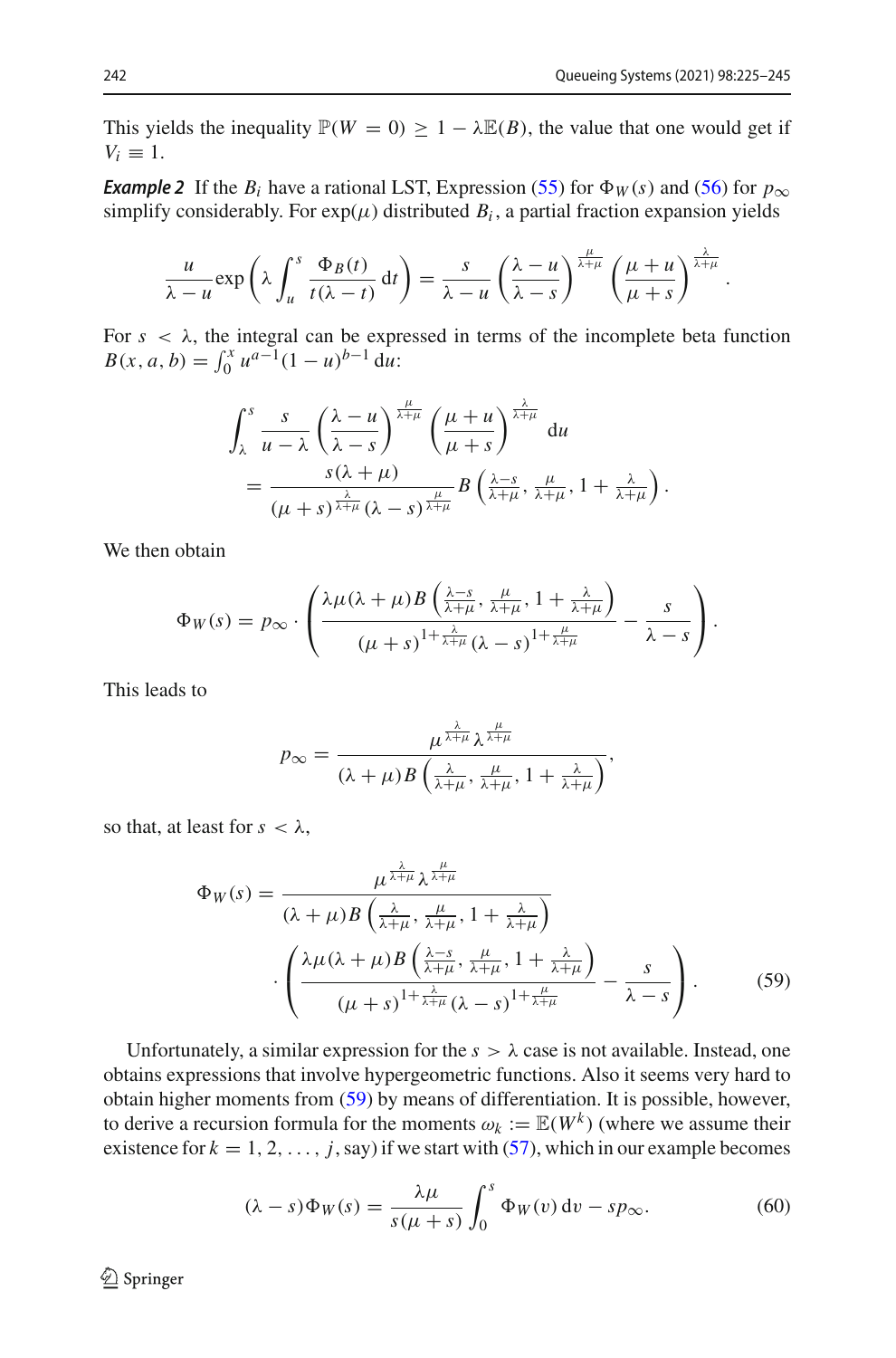For  $s < 0$ , the expansion  $\Phi_W(-s) = \sum_k^j$  $\int_{k=0}^{j} \frac{\omega_k}{k!} s^k + o(s^j)$  holds. Inserting this into [\(60\)](#page-18-1) yields

$$
(\mu - s)(\lambda + s) \sum_{k=0}^{j} \frac{\omega_k}{k!} s^k + o(s^j) = \lambda \mu \sum_{k=0}^{j} \frac{\omega_k}{(k+1)!} s^k - s(\mu + s) p_{\infty} + o(s^j), \quad s \downarrow 0.
$$

Equating the coefficients on both sides leads to

$$
\lambda \mu \frac{\omega_k}{k!} + (\mu - \lambda) \frac{\omega_{k-1}}{(k-1)!} - \frac{\omega_{k-2}}{(k-2)!} 1 \le \lambda_k
$$
  
=  $\left( \lambda \mu \frac{\omega_1}{2} - \mu p_{\infty} \right) 1 \le \lambda_k = 1} + \left( \lambda \mu \frac{\omega_2}{6} - p_{\infty} \right) 1 \le \lambda_k = 2} + \frac{\lambda \mu \omega_k}{(k+1)!} 1 \le \lambda_k \le \{1, \dots, j\}.$ 

Then, in accordance with the general result [\(58\)](#page-17-3).

$$
\omega_1 = 2\left(\frac{1}{\mu} - \frac{1 - p_{\infty}}{\lambda}\right).
$$

Moreover,

$$
\omega_2 = 3\frac{1 - p_{\infty} - (\mu - \lambda)\omega_1}{\mu\lambda},
$$

and

$$
\omega_k = \frac{(k^2 - 1)\omega_{k-2} - (k+1)(\mu - \lambda)\omega_{k-1}}{\lambda \mu}, \quad k \in \{3, ..., j\}.
$$

<span id="page-19-1"></span>*Remark 4* One can generalize Model III to the case in which  $V = U^{1/\alpha}$ , where *U* has a uniform distribution on [0, 1] and  $\alpha > 0$ . In this case [\(46\)](#page-14-2) becomes

$$
s^{\alpha-1}\Phi_{W_{i+1}}(s)=\frac{\alpha\lambda\,\Phi_B(s)}{s(\lambda-s)}\int_0^s v^{\alpha-1}\Phi_{W_i}(v)\,\mathrm{d}v-\frac{s^\alpha}{(\lambda-s)}p_{i+1}.
$$

Letting  $U_W^{(\alpha)}(r, s) = s^{\alpha - 1}U_W(r, s)$  this yields

$$
U_W^{(\alpha)}(r,s) = \frac{\lambda r \alpha \Phi_B(s)}{s(\lambda - s)} \int_0^s U_W^{(\alpha)}(r,v) \, dv + \kappa^{(\alpha)}(s),\tag{61}
$$

where

$$
\kappa^{(\alpha)}(s) = s^{\alpha-1} \Phi_{W_0}(s) - \frac{s^{\alpha}}{\lambda - s} (U_W^{(\alpha)}(r, \infty) - p_0).
$$

Equation [\(61\)](#page-19-0) is of the exact same type as [\(48\)](#page-15-2), only with *r* replaced by  $r\alpha$ . This allows one to derive  $U_{W}^{(\alpha)}(r, s)$  in the same way as before.

<span id="page-19-0"></span><sup>2</sup> Springer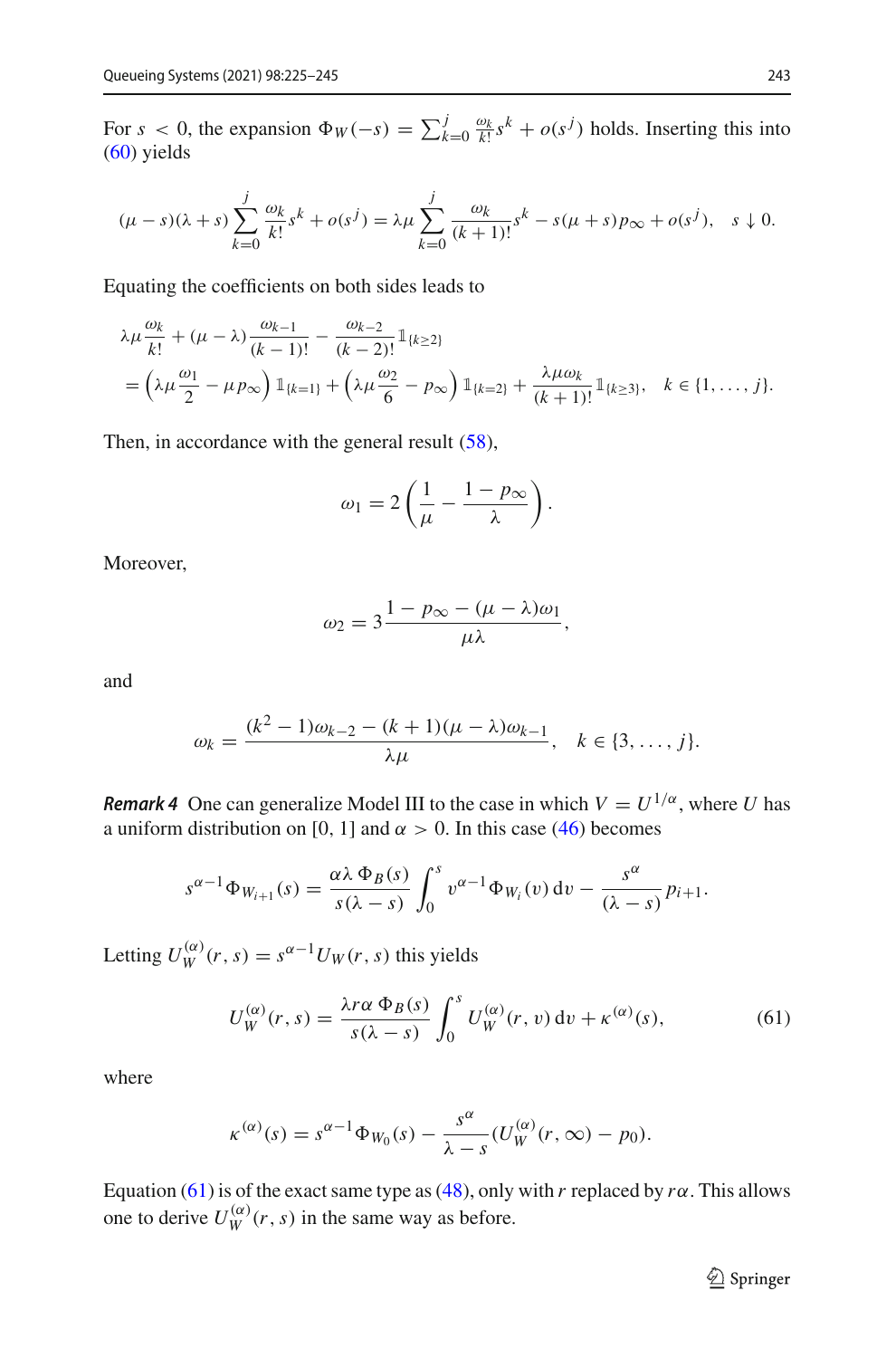#### <span id="page-20-4"></span>**6 Discussion and concluding remarks**

This paper has analyzed three reflected (or delayed at zero) autoregressive processes specified by the stochastic recursion  $W_{i+1} = [V_i W_i + B_i - A_i]^+$ . While the classical case of  $V \equiv 1$  has been widely studied in the queueing literature, our more general setting allows explicit analysis only in special cases. The three special cases we have considered are: (i) *V* equals a positive value *a* with certain probability  $p \in (0, 1)$  and is negative otherwise, and both *A* and *B* have a rational LST, (ii) *V* attains negative values only and *B* has a rational LST, (iii) *V* is uniformly distributed on [0, 1], and *A* is exponentially distributed. In all three cases, we present transient and stationary results, where the transient results are in terms of the transform at a geometrically distributed epoch.

Cases which might allow explicit analysis are, for example:

- 1. A combination of Models II and III, allowing *V* to be either negative or having a distribution as in Remark [4.](#page-19-1)
- 2. One might consider more general recursions, such as the high-order Lindley equations analyzed in, for example, [\[2](#page-20-6)[,18](#page-21-16)[,20](#page-21-17)].

Another possible line of research concerns scaling limits and asymptotics. In particular, tail asymptotics seem to be within reach; in heavy-tailed cases these may be identified relying on a Tauberian approach. One also anticipates that, under particular scalings, an explicit analysis is possible. Specifically, one would expect that a diffusion analysis similar to the one presented in [\[7](#page-21-0)] can be performed.

**Acknowledgements** The research of Boxma and Mandjes is partly funded by the NWO Gravitation Programme NETWORKS (Grant Number 024.002.003) and an NWO Top Grant (Grant Number 613.001.352). The research of Palmowski is partially supported by Polish National Science Centre Grant No. 2018/29/B/ST1/00756, 2019-2022.

**Open Access** This article is licensed under a Creative Commons Attribution 4.0 International License, which permits use, sharing, adaptation, distribution and reproduction in any medium or format, as long as you give appropriate credit to the original author(s) and the source, provide a link to the Creative Commons licence, and indicate if changes were made. The images or other third party material in this article are included in the article's Creative Commons licence, unless indicated otherwise in a credit line to the material. If material is not included in the article's Creative Commons licence and your intended use is not permitted by statutory regulation or exceeds the permitted use, you will need to obtain permission directly from the copyright holder. To view a copy of this licence, visit [http://creativecommons.org/licenses/by/4.0/.](http://creativecommons.org/licenses/by/4.0/)

#### **References**

- <span id="page-20-0"></span>1. Asmussen, S.: Applied Probability and Queues. Springer, Berlin (2008)
- <span id="page-20-6"></span>2. Biggins, J.: Lindley-type equations in the branching random walk. Stoch. Process. Appl. **75**, 105–133 (1998)
- <span id="page-20-2"></span>3. Borovkov, A.A.: Ergodicity and Stability of Stochastic Processes. Wiley, New York (1998)
- <span id="page-20-1"></span>4. Borovkov, A.A., Foss, S.G.: Stochastically recursive sequences and their generalizations. Sib. Adv. Math. **2**(1), 16–81 (1992)
- <span id="page-20-5"></span>5. Boxma, O., Mandjes, M.: Affine storage and insurance risk models. Math. Oper. Res. (2021) (to appear)
- <span id="page-20-3"></span>6. Boxma, O., Vlasiou, M.: On queues with service and interarrival times depending on waiting times. Queueing Syst. **56**, 121–132 (2007)